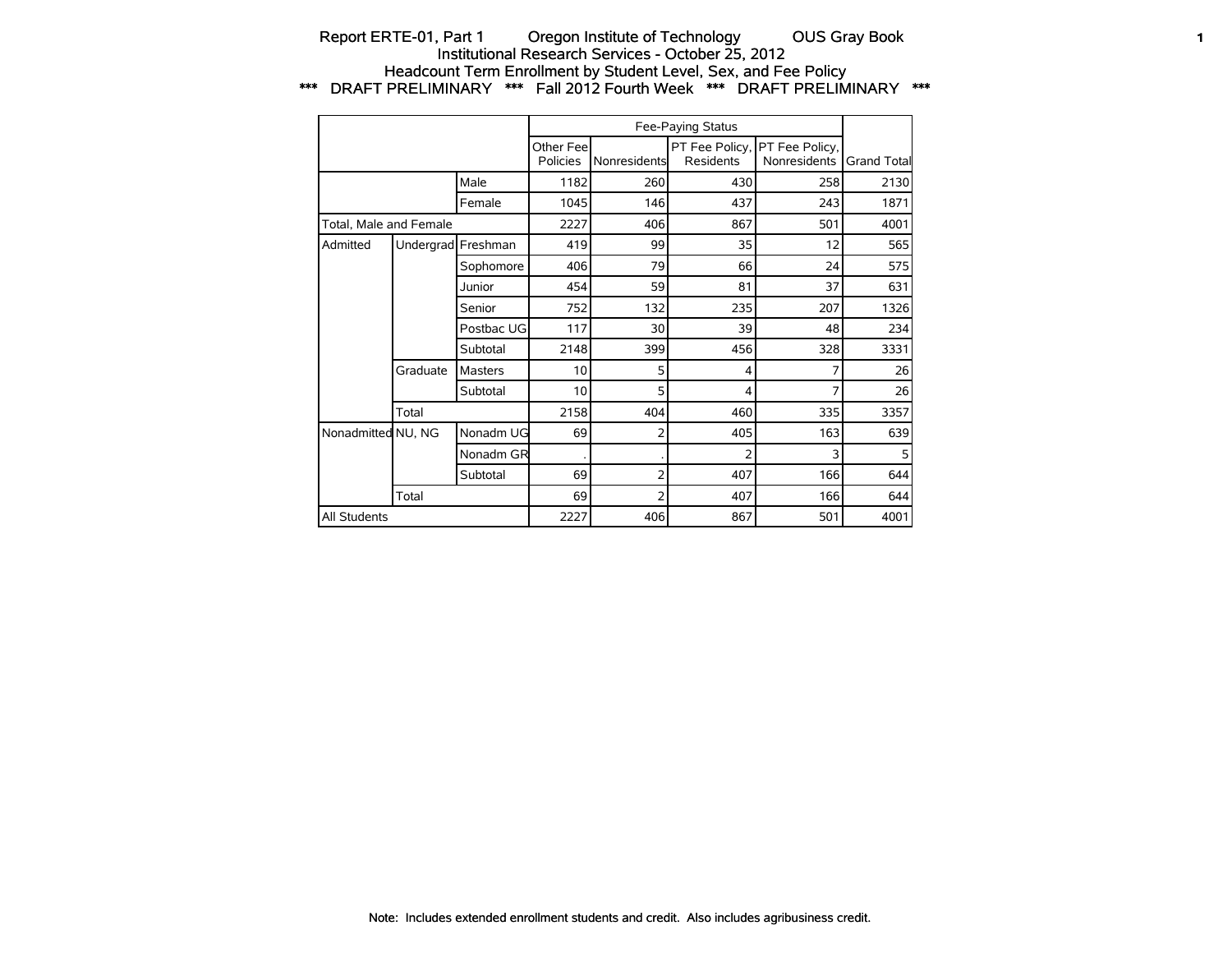## Report ERTE-01, Part 2 Oregon Institute of Technology OUS Gray Book 2 Institutional Research Services - October 25, 2012 Previous Attendance by Student Level, Sex, and Educational Source \*\*\* DRAFT PRELIMINARY \*\*\* Fall 2012 Fourth Week \*\*\* DRAFT PRELIMINARY \*\*\*

|                                 |                        |      |                |                |    |                |     | <b>Student Level</b> |           |                |                |                     |                |             |                |                |
|---------------------------------|------------------------|------|----------------|----------------|----|----------------|-----|----------------------|-----------|----------------|----------------|---------------------|----------------|-------------|----------------|----------------|
|                                 |                        |      | Undergrad      |                |    | Graduate       |     |                      | Nonadm UG |                |                | Nonadm<br><b>GR</b> |                |             |                |                |
|                                 |                        |      | Sex            |                |    | <b>Sex</b>     |     |                      | Sex       |                |                | Sex                 |                |             | <b>Sex</b>     | Grandl         |
|                                 |                        | М    | F              | All            | M  | F              | All | M                    | F         | All            | М              | F                   | All            | M           | F              | Total          |
| New Admits, HS                  | Oregon HS              | 144  | 162            | 306            |    |                |     |                      |           |                |                |                     |                | 144         | 162            | 306            |
|                                 | Other US HS            | 57   | 34             | 91             |    |                |     |                      |           |                |                |                     |                | 57          | 34             | 91             |
|                                 | Foreign-Nonres Alien   | 1    |                | 1              |    |                |     |                      |           |                |                |                     |                |             |                | $\mathbf{1}$   |
|                                 | <b>GED</b>             | 4    | $\overline{2}$ | 6              |    |                |     |                      |           |                |                |                     |                | 4           | $\overline{2}$ | $6 \mid$       |
|                                 | Subtotal               | 206  | 198            | 404            |    |                |     |                      |           |                |                |                     |                | 206         | 198            | 404            |
| New Admits, College             | <b>OUS Institution</b> | 17   | 26             | 43             |    |                |     |                      |           |                |                |                     |                | 17          | 26             | 43             |
|                                 | Oregon Comm Coll       | 201  | 153            | 354            |    |                |     |                      |           |                |                |                     |                | 201         | 153            | 354            |
|                                 | Other Oregon Coll      | 3    | 6              | 9              |    |                |     |                      |           |                |                |                     |                | 3           | 6              | $\overline{9}$ |
|                                 | Other US Coll          | 74   | 77             | 151            |    |                |     |                      |           |                |                |                     |                | 74          | 77             | 151            |
|                                 | Foreign -US Res        | 1    | $\mathbf{1}$   | $\overline{2}$ |    |                |     |                      |           |                |                |                     |                | 1           | 1              | 2 <sup>1</sup> |
|                                 | Foreign -Nonres Alien  | 1    |                | 1              |    |                |     |                      |           |                |                |                     |                | 1           |                | $\mathbf{1}$   |
|                                 | Unknown College        | 68   | 67             | 135            | 11 | $\overline{2}$ | 13  |                      |           |                |                |                     |                | 79          | 69             | 148            |
|                                 | Subtotal               | 365  | 330            | 695            | 11 | $\overline{2}$ | 13  |                      |           |                |                |                     |                | 376         | 332            | 708            |
| New, Other                      | Nonadmitted            |      |                |                |    |                |     | 221                  | 1257      | 478            | $\overline{2}$ |                     | 3              | 223         | 258            | 481            |
|                                 | Subtotal               |      |                |                |    |                |     | 221                  | 257       | 478            | $\overline{2}$ |                     | 3              | 223         | 258            | 481            |
| Returning, Continuing Returning |                        | 78   | 65             | 143            |    | 1              | 1.  | 33                   | 28        | 61             | 1              |                     | 1.             | 112         | 94             | 206            |
|                                 | Continuing             | 1156 |                | 933 2089       | 10 | $\overline{2}$ | 12  | 46                   | 54        | 100            | 1              |                     | 11             | 1213        | 989            | 2202           |
|                                 | Subtotal               | 1234 |                | 998 2232       | 10 | 3              | 13  | 79                   |           | 82 161         | 2              |                     | $\overline{2}$ |             | 1325 1083      | 2408           |
| Total                           |                        |      |                | 1805 1526 3331 | 21 | 5              |     |                      |           | 26 300 339 639 | 4              |                     |                | 5 2130 1871 |                | 4001           |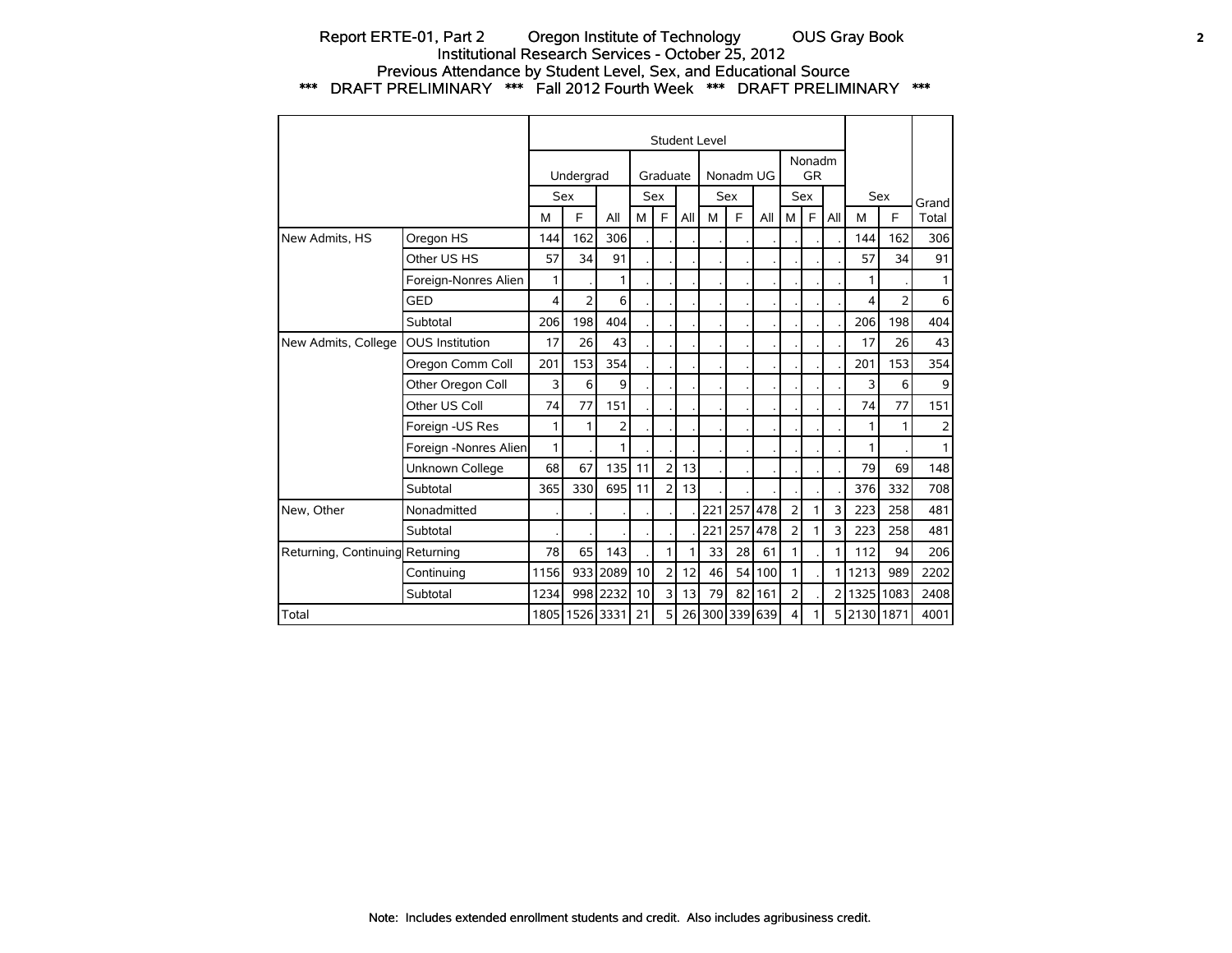## Report ERCC-01 Oregon Institute of Technology OUS Gray Book 3 Institutional Research Services - October 25, 2012 Headcount Enrollment by Course Level and Student Level \*\*\* DRAFT PRELIMINARY \*\*\* Fall 2012 Fourth Week \*\*\* DRAFT PRELIMINARY \*\*\*

|                        |          |                    |         |      |                         | Course Level |      |                 |       |
|------------------------|----------|--------------------|---------|------|-------------------------|--------------|------|-----------------|-------|
|                        |          |                    | 000-099 |      | 100-199 200-299 300-399 |              |      | 400-499 500-599 | Total |
| Admitted               |          | Undergrad Freshman | 24      | 1852 | 1287                    | 54           | 15   |                 | 3232  |
|                        |          | Sophomore          | 2       | 773  | 1674                    | 431          | 33   |                 | 2913  |
|                        |          | Junior             |         | 370  | 1259                    | 1295         | 159  |                 | 3084  |
|                        |          | Senior             |         | 331  | 912                     | 2342         | 1440 | 4               | 5029  |
|                        |          | Postbac UG         |         | 76   | 252                     | 173          | 238  | 7               | 746   |
|                        |          | Subtotal           | 27      | 3402 | 5384                    | 4295         | 1885 | 11              | 15004 |
|                        | Graduate | <b>Masters</b>     |         |      |                         |              | 3    | 64              | 68    |
|                        |          | Subtotal           |         |      |                         |              | 3    | 64              | 68    |
|                        | Total    |                    | 27      | 3402 | 5384                    | 4296         | 1888 | 75 l            | 15072 |
| Nonadmitted NU, NG     |          | Nonadm UG          |         | 612  | 226                     | 40           | 46   | 4               | 928   |
|                        |          | Nonadm GR          |         |      |                         |              |      | 5               | 5     |
|                        |          | Subtotal           |         | 612  | 226                     | 40           | 46   | 9               | 933   |
|                        | Total    |                    |         | 612  | 226                     | 40           | 46   | 9               | 933   |
| <b>Total Headcount</b> |          |                    | 27      | 4014 | 5610                    | 4336         | 1934 | 84              | 16005 |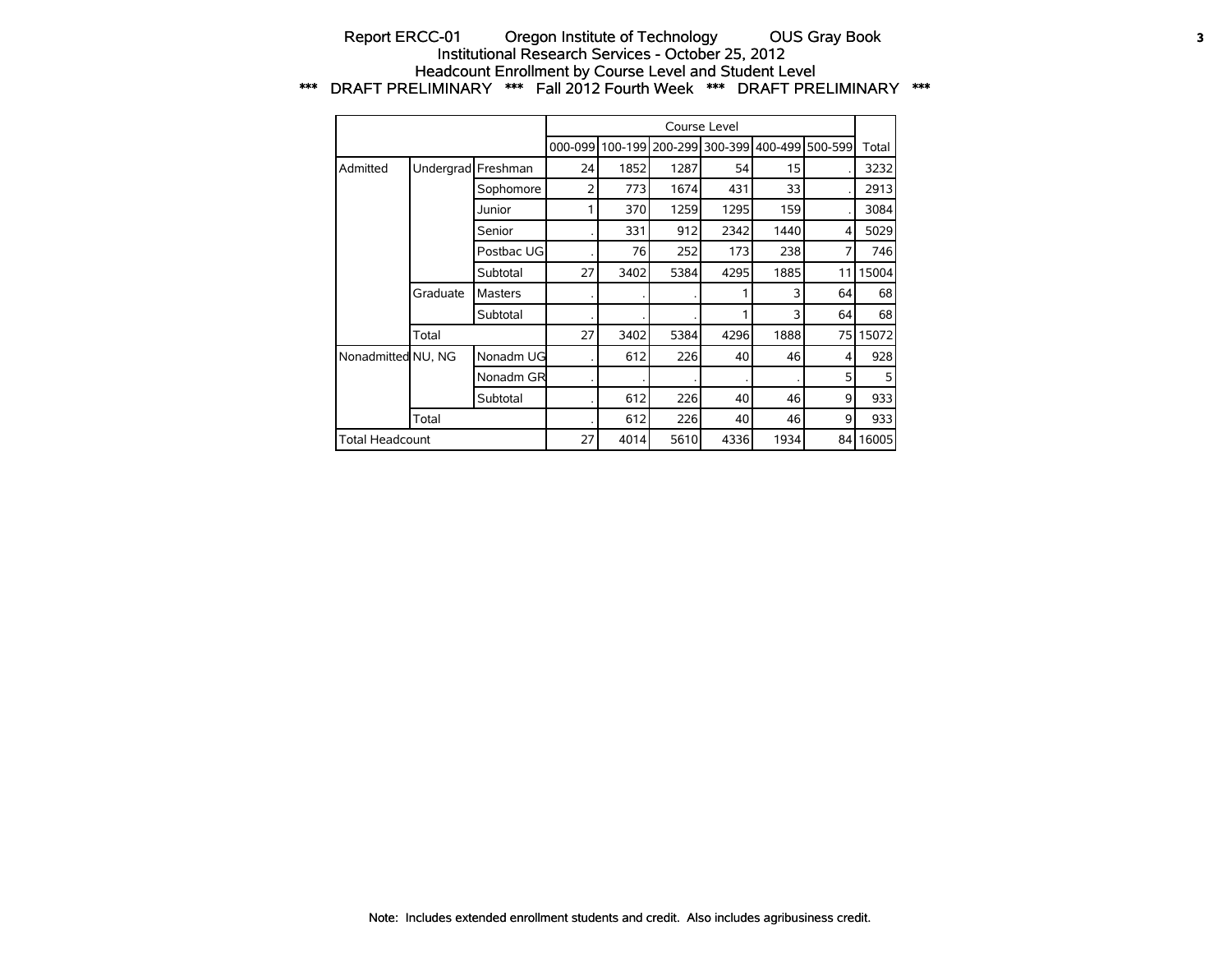## Report ERCC-02 Oregon Institute of Technology OUS Gray Book 4 Institutional Research Services - October 25, 2012 Credit Hour Enrollment by Course Level and Student Level \*\*\* DRAFT PRELIMINARY \*\*\* Fall 2012 Fourth Week \*\*\* DRAFT PRELIMINARY \*\*\*

|                     |          |                    |         |      |                         | Course Level |         |         |          |
|---------------------|----------|--------------------|---------|------|-------------------------|--------------|---------|---------|----------|
|                     |          |                    | 000-099 |      | 100-1991200-2991300-399 |              | 400-499 | 500-599 | Total    |
| Admitted            |          | Undergrad Freshman | 96      | 4279 | 2818                    | 151          | 24      |         | 7368     |
|                     |          | Sophomore          | 8       | 1698 | 4039                    | 1261         | 85      |         | 7091     |
|                     |          | Junior             | 4       | 788  | 3158                    | 3305         | 401     |         | 7656     |
|                     |          | Senior             |         | 783  | 2519                    | 6210         | 5283    | 12      | 14807    |
|                     |          | Postbac UG         |         | 176  | 693                     | 489          | 996     | 21      | 2375     |
|                     |          | Subtotal           | 108     | 7724 | 13227                   | 11416        | 6789    |         | 33 39297 |
|                     | Graduate | <b>Masters</b>     |         |      |                         | 3            | 8       | 174     | 185      |
|                     |          | Subtotal           |         |      |                         | 3            | 8       | 174     | 185      |
|                     | Total    |                    | 108     | 7724 | 13227                   | 11419        | 6797    | 207     | 39482    |
| Nonadmitted NU, NG  |          | Nonadm UG          |         | 1626 | 692                     | 124          | 138     | 12      | 2592     |
|                     |          | Nonadm GR          |         |      |                         |              |         | 13      | 13       |
|                     |          | Subtotal           |         | 1626 | 692                     | 124          | 138     | 25      | 2605     |
|                     | Total    |                    |         | 1626 | 692                     | 124          | 138     | 25      | 2605     |
| <b>Total Credit</b> |          |                    | 108     | 9350 | 13919                   | 11543        | 6935    | 232     | 42087    |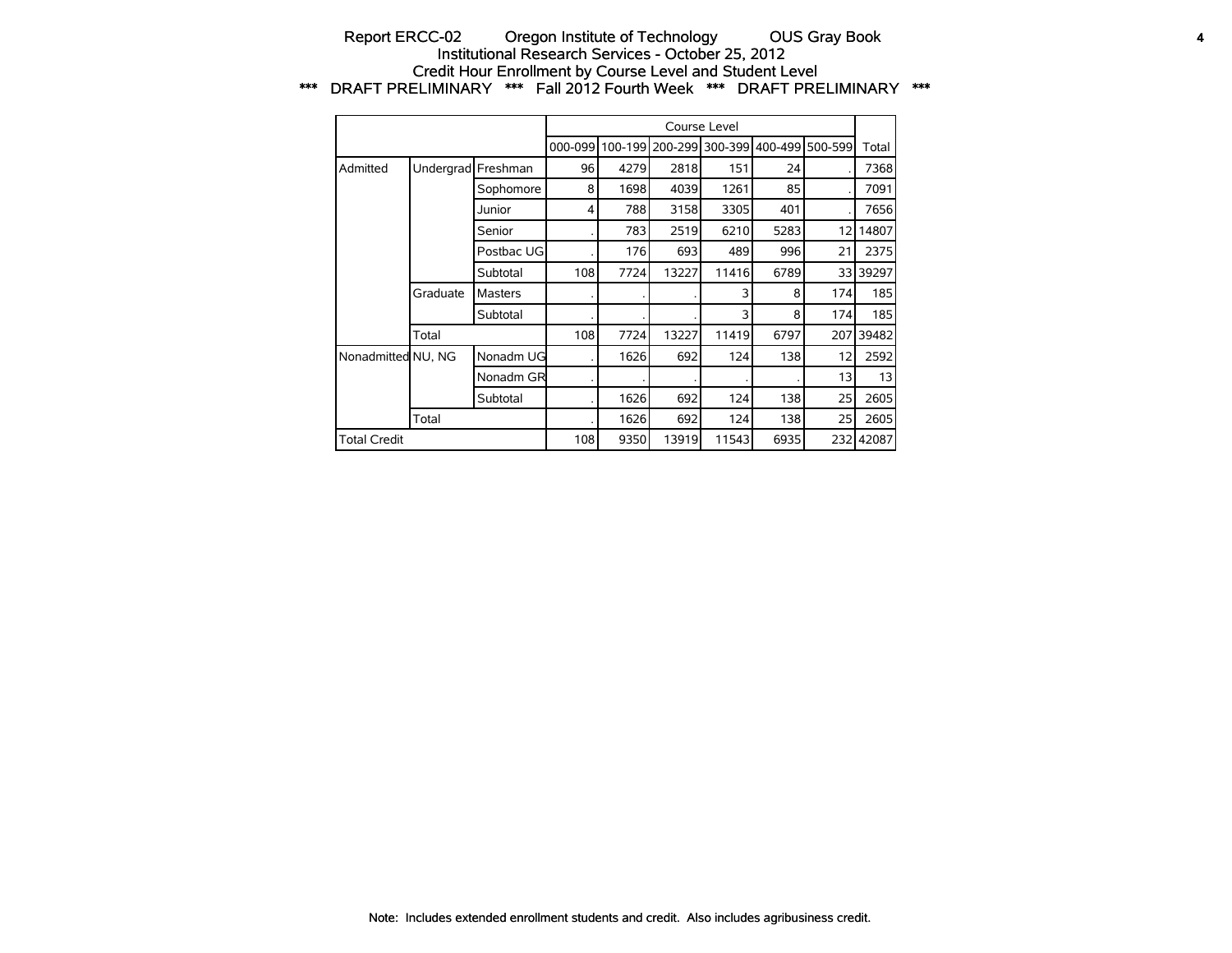## Report ERCH-01 Oregon Institute of Technology OUS Gray Book 5 Institutional Research Services - October 25, 2012 Student Credit Hours, Full-Time Equivalence, and Enrollment by Student Level \*\*\* DRAFT PRELIMINARY \*\*\* Fall 2012 Fourth Week \*\*\* DRAFT PRELIMINARY \*\*\*

| Student Level      |           |                | $(FTE*)$ | <b>Student Creditl</b><br>Hours | Student FTE Enrollment | Student |
|--------------------|-----------|----------------|----------|---------------------------------|------------------------|---------|
| Admitted           | Undergrad | Freshman       | (15)     | 7368                            | 491.2                  | 565     |
|                    |           | Sophomore      | (15)     | 7091                            | 472.7                  | 575     |
|                    |           | Junior         | (15)     | 7656                            | 510.4                  | 631     |
|                    |           | Senior         | (15)     | 14807                           | 987.1                  | 1326    |
|                    |           | Postbac UG     | (15)     | 2375                            | 158.3                  | 234     |
|                    |           | Subtotal       |          | 39297                           | 2619.8                 | 3331    |
|                    | Graduate  | <b>Masters</b> | (12)     | 185                             | 15.4                   | 26      |
|                    |           | Subtotal       |          | 185                             | 15.4                   | 26      |
|                    | Total     |                |          | 39482                           | 2635.2                 | 3357    |
| Nonadmitted NU, NG |           | Nonadm UG      | (15)     | 2592                            | 172.8                  | 639     |
|                    |           | Nonadm GR      | (12)     | 13                              | 1.1                    | 5       |
|                    |           | Subtotal       |          | 2605                            | 173.9                  | 644     |
|                    | Total     |                |          | 2605                            | 173.9                  | 644     |
| Total              |           |                |          | 42087                           | 2809.1                 | 4001    |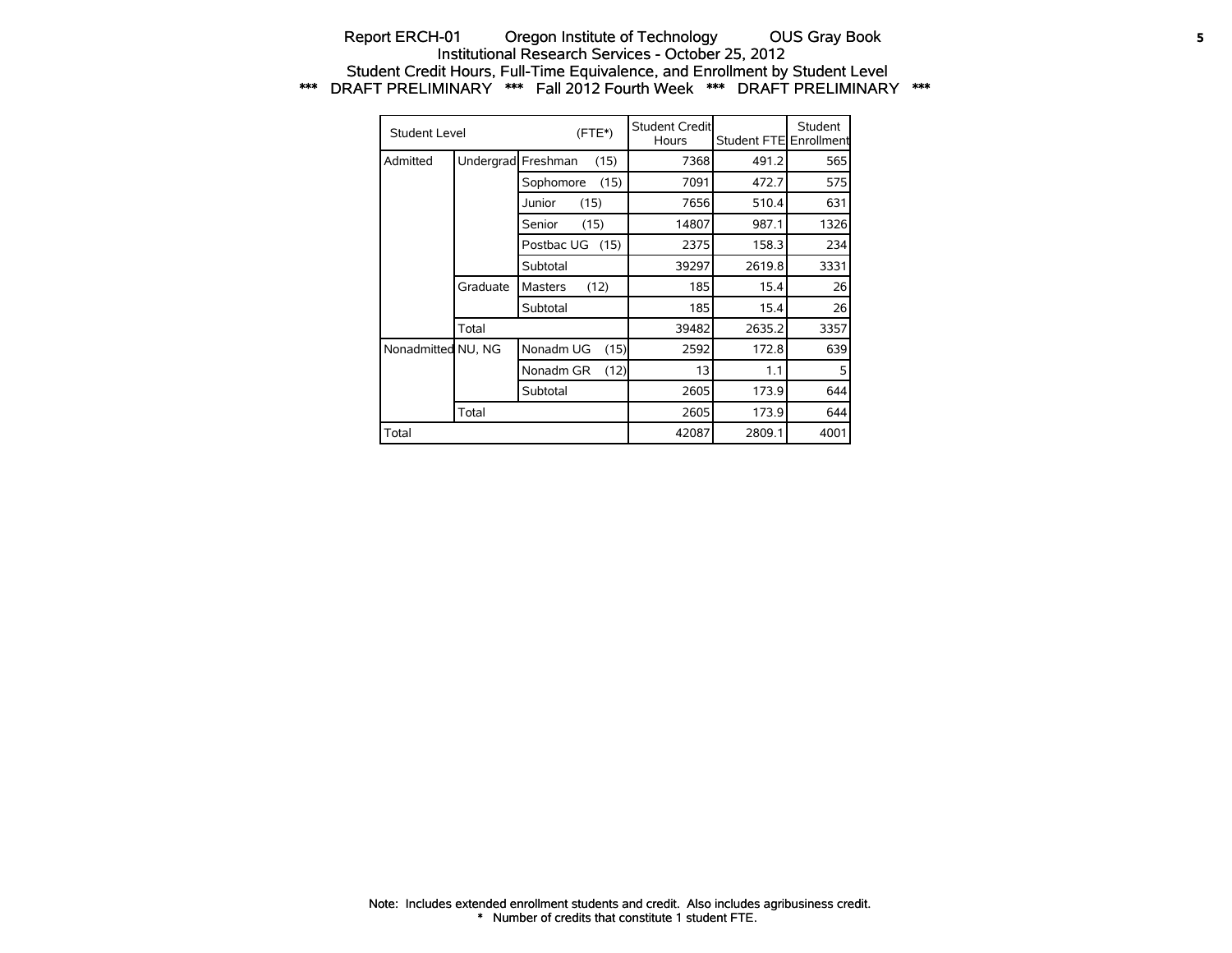## Report ERNT-01 Oregon Institute of Technology OUS Gray Book **6** Institutional Research Services - October 25, 2012 New Transfers from Community Colleges in Oregon, by Student Level \*\*\* DRAFT PRELIMINARY \*\*\* Fall 2012 Fourth Week \*\*\* DRAFT PRELIMINARY \*\*\*

|                           |                          | Student Level             |     |        |                |
|---------------------------|--------------------------|---------------------------|-----|--------|----------------|
|                           |                          | Freshman Sophomore Junior |     | Senior | Total          |
| Blue Mountain Comm Coll   |                          | 2                         | 3   |        | 5              |
| Central Oregon Comm Coll  | 4                        | 10                        | 12  | 2      | 28             |
| Chemeketa Comm Coll       | 4                        | 18                        | 15  | 6      | 43             |
| Clackamas Comm Coll       | 2                        | 6                         | 11  | 3      | 22             |
| Clatsop Comm Coll         |                          | 3                         | 2   |        | 5              |
| Klamath Comm Coll         | 8                        | 27                        | 14  | 4      | 53             |
| Lane Comm Coll            | 3                        | 3                         | 10  | 4      | 20             |
| Linn-Benton Comm Coll     | 3                        | 5                         | 3   | 1      | 12             |
| Mt Hood Comm Coll         | 2                        | 7                         | 8   |        | 17             |
| Portland Comm Coll        | 6                        | 31                        | 27  | 24     | 88             |
| Roque Comm Coll           | 5                        | 15                        | 7   | 2      | 29             |
| Southwestern Ore Comm Col | 2                        | $\overline{2}$            | 3   | 2      | 9              |
| Treasure Valley Comm Coll |                          | 1                         |     |        | $\overline{2}$ |
| Umpqua Comm Coll          | $\overline{\phantom{a}}$ | 3                         | 13  | 3      | 21             |
| <b>Total CC Transfers</b> | 41                       | 133                       | 129 | 51     | 354            |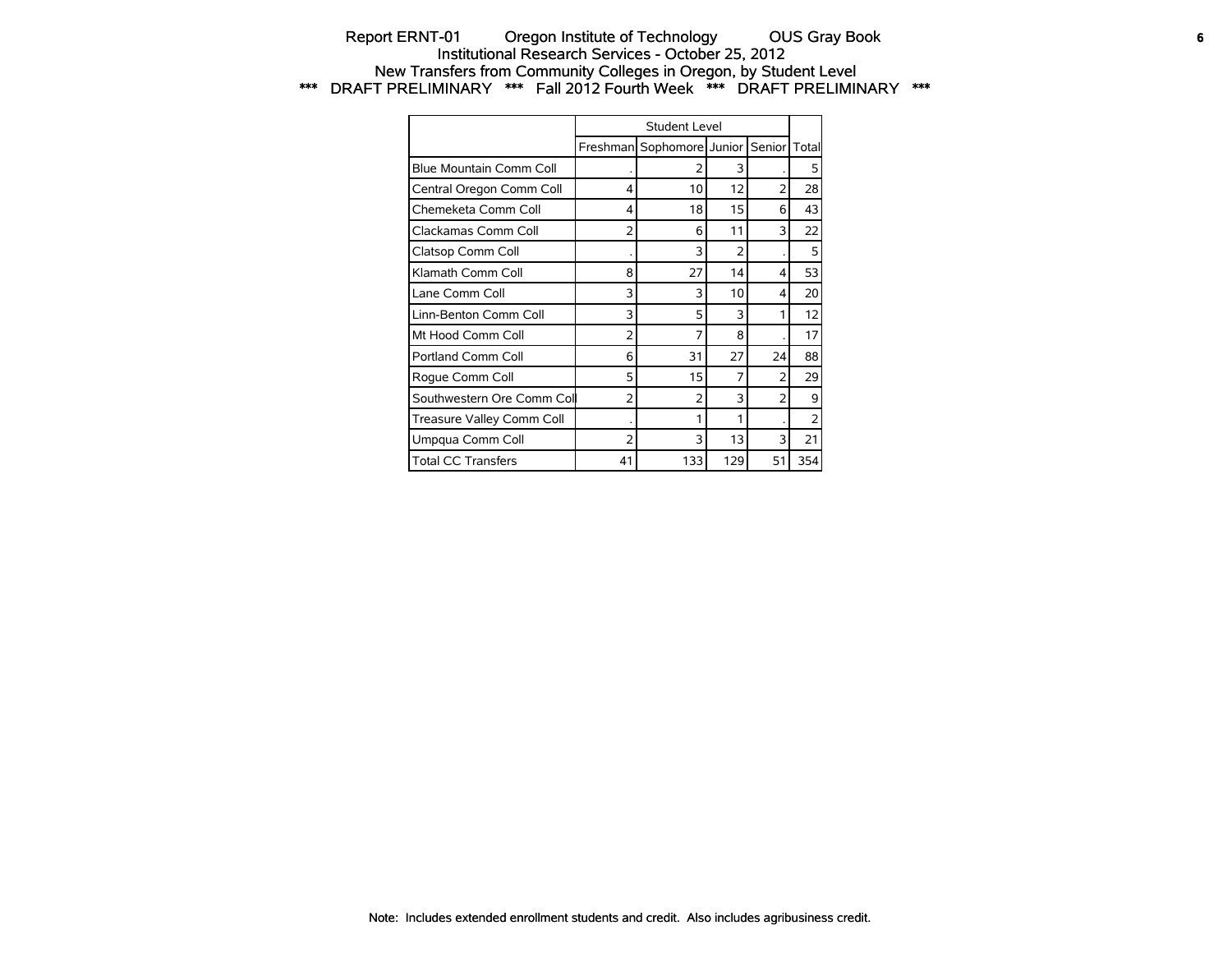## Report ERNT-02 Oregon Institute of Technology OUS Gray Book **7** Institutional Research Services - October 25, 2012 New Transfers from Institutions within OUS, by Student Level \*\*\* DRAFT PRELIMINARY \*\*\* Fall 2012 Fourth Week \*\*\* DRAFT PRELIMINARY \*\*\*

|                            | Student Level                          |    |   |    |
|----------------------------|----------------------------------------|----|---|----|
|                            | Freshman Sophomore Junior Senior Total |    |   |    |
| Eastern Oregon University  |                                        |    |   | 10 |
| Oregon State University    |                                        |    |   |    |
| Portland State University  |                                        |    |   | 10 |
| Southern Oregon University |                                        | ิว |   |    |
| University of Oregon       |                                        |    |   |    |
| Western Oregon University  |                                        | ิว |   |    |
| <b>Total OUS Transfers</b> |                                        |    | я |    |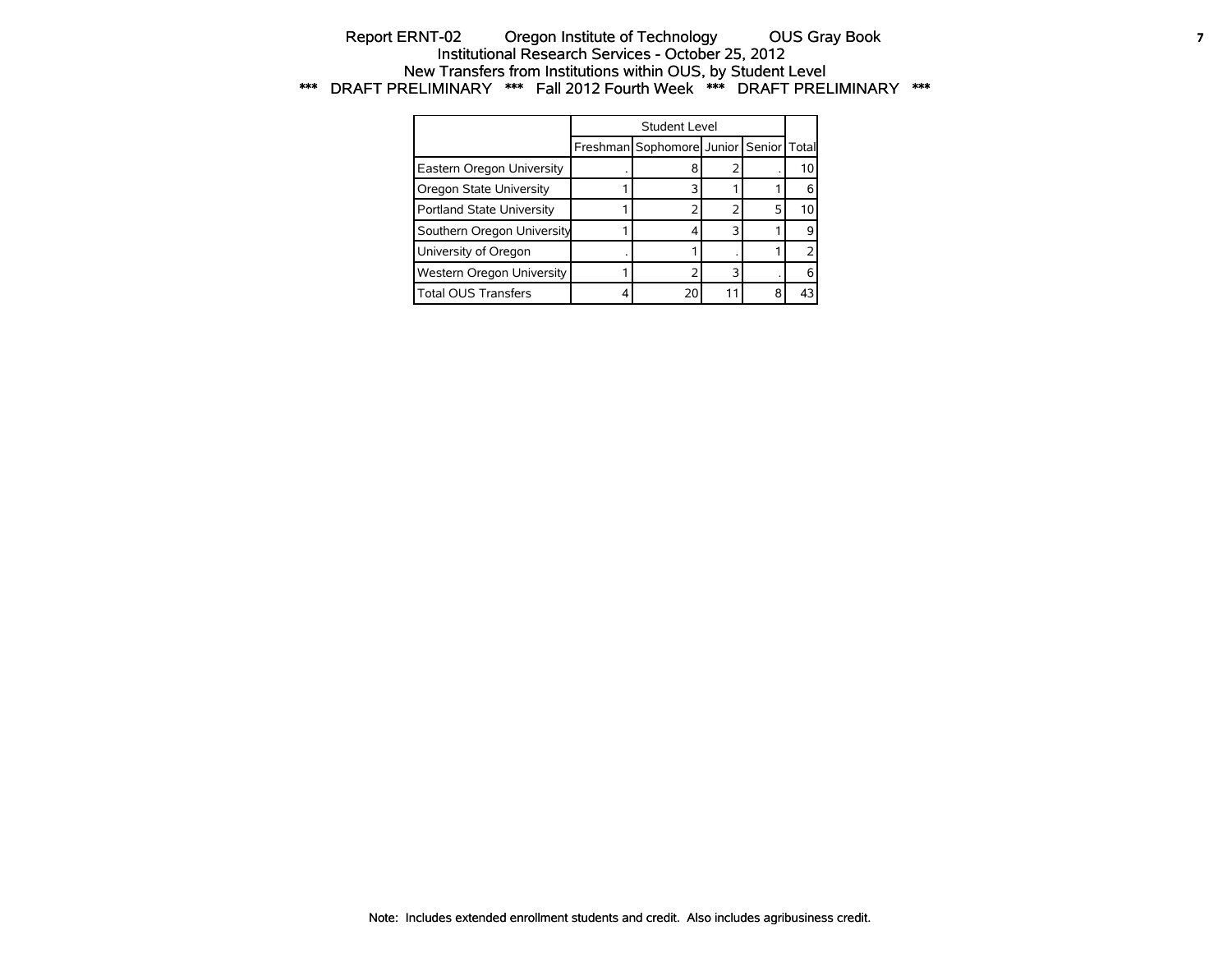## Report ERDD-01 Oregon Institute of Technology OUS Gray Book **8** Institutional Research Services - October 25, 2012 Enrollment by Age, Student Level, and Sex \*\*\* DRAFT PRELIMINARY \*\*\* Fall 2012 Fourth Week \*\*\* DRAFT PRELIMINARY \*\*\*

|          |                    |             |      |                |                |     |     |                         |                         |     |                | Age Distribution |                |                |                |                |                |                         |                       |              | Mean |       |
|----------|--------------------|-------------|------|----------------|----------------|-----|-----|-------------------------|-------------------------|-----|----------------|------------------|----------------|----------------|----------------|----------------|----------------|-------------------------|-----------------------|--------------|------|-------|
|          |                    |             | < 18 | 18             | 19             | 20  | 21  | 22                      | 23                      | 24  | 25             | 26               | 27             | 28             | 29             | 30-35          |                |                         | 36-44 45-54 55-64 65+ |              | Age  | Total |
|          | Undergrad Freshman | Male        |      | 146            | 71             | 22  | 9   | 4                       | 5                       | 2   | 4              | 5                | $\overline{2}$ | $\overline{2}$ | 3              | 8              | 8              | 6                       |                       |              | 21.2 | 297   |
|          |                    | Female      | 6    | 146            | 68             | 18  | 5   | 4                       | $\mathbf{1}$            | 1   |                | 4                | 3              | $\mathbf{1}$   | $\overline{2}$ | 5              | $\overline{2}$ | 1                       | 1                     |              | 20.1 | 268   |
|          |                    | All         | 6    | 292            | 139            | 40  | 14  | 8                       | 6                       | 3   | $\overline{4}$ | 9                | 5              | 3              | 5              | 13             | 10             | $\overline{7}$          | 1                     |              | 20.7 | 565   |
|          | Sophomore          | Male        |      | 5              | 64             | 86  | 24  | 11                      | 13                      | 12  | 6              | 3                | 10             | 5              | 4              | 26             | 19             | $\overline{7}$          |                       |              | 24.4 | 295   |
|          |                    | Female      | 1    | 13             | 71             | 70  | 37  | 16                      | 8                       | 5   | 5              | 3                | $\overline{4}$ | $\overline{2}$ | 5              | 17             | 15             | 8                       |                       |              | 23.6 | 280   |
|          |                    | All         | 1    | 18             | 135            | 156 | 61  | 27                      | 21                      | 17  | 11             | 6                | 14             | $\overline{7}$ | 9              | 43             | 34             | 15                      |                       |              | 24.0 | 575   |
|          | Junior             | Male        |      | 1              | 8              | 49  | 77  | 36                      | 25                      | 15  | 8              | $\overline{7}$   | 8              | 13             | 12             | 31             | 25             | 12                      | 2                     |              | 26.3 | 329   |
|          |                    | Female      |      | $\overline{2}$ | 5              | 67  | 66  | 40                      | 13                      | 12  | 10             | 10               | $\overline{7}$ | 6              | 4              | 28             | 21             | 10                      | 1                     |              | 25.6 | 302   |
|          |                    | All         |      | 3              | 13             | 116 | 143 | 76                      | 38                      | 27  | 18             | 17               | 15             | 19             | 16             | 59             | 46             | 22                      | 3                     |              | 25.9 | 631   |
|          | Senior             | Male        |      |                | $\overline{2}$ | 9   | 77  | 93                      | 61                      | 50  | 46             | 41               | 38             | 22             | 30             | 124            | 88             | 60                      | 21                    |              | 30.5 | 762   |
|          |                    | Female      |      |                | 1              | 6   | 65  | 71                      | 62                      | 30  | 19             | 27               | 17             | 19             | 22             | 87             | 69             | 50                      | 18                    | 1            | 30.8 | 564   |
|          |                    | All         |      |                | 3              | 15  | 142 | 164                     | 123                     | 80  | 65             | 68               | 55             | 41             | 52             | 211            | 157            | 110                     | 39                    | 1            | 30.6 | 1326  |
|          | Postbac UG         | Male        |      |                |                |     |     | $\mathbf{1}$            |                         | 5   | 10             | 8                | 8              | $\overline{7}$ | 9              | 29             | 25             | 14                      | 6                     |              | 35.3 | 122   |
|          |                    | Female      |      |                |                |     | 1   | $\overline{3}$          | $\overline{2}$          | 10  | 5              | $\overline{7}$   | 8              | 6              | 5              | 27             | 21             | 11                      | 6                     |              | 34.6 | 112   |
|          |                    | All         |      |                |                |     | 1   | $\overline{\mathbf{4}}$ | $\overline{2}$          | 15  | 15             | 15               | 16             | 13             | 14             | 56             | 46             | 25                      | 12                    |              | 35.0 | 234   |
|          | Subtotal           | Male        |      | 152            | 145            | 166 | 187 | 145                     | 104                     | 84  | 74             | 64               | 66             | 49             | 58             | 218            | 165            | 99                      | 29                    |              | 27.5 | 1805  |
|          |                    | Female      | 7    | 161            | 145            | 161 | 174 | 134                     | 86                      | 58  | 39             | 51               | 39             | 34             | 38             | 164            | 128            | 80                      | 26                    | $\mathbf{1}$ | 26.8 | 1526  |
|          |                    | All         | 7    | 313            | 290            | 327 | 361 | 279                     | 190                     | 142 | 113            | 115              | 105            | 83             | 96             | 382            | 293            | 179                     | 55                    | 1            | 27.2 | 3331  |
| Graduate | <b>Masters</b>     | Male        |      |                |                |     |     |                         | 3                       | 3   |                | 2                | 1              | $\mathbf{1}$   | 2              | 4              | 1              | 3                       | 1                     |              | 32.7 | 21    |
|          |                    | Female      |      |                |                |     |     | 1                       |                         | 1   |                |                  |                |                |                | $\overline{2}$ |                | 1                       |                       |              | 32.2 | 5     |
|          |                    | All         |      |                |                |     |     | $\mathbf{1}$            | 3                       | 4   |                | $\overline{2}$   | $\mathbf{1}$   | $\mathbf{1}$   | $\overline{2}$ | 6              | $\mathbf{1}$   | $\overline{\mathbf{4}}$ | 1                     |              | 32.6 | 26    |
|          | Subtotal           | Male        |      |                |                |     |     |                         | 3                       | 3   |                | $\overline{2}$   | 1              | $\mathbf{1}$   | $\overline{2}$ | 4              | 1              | 3                       | 1                     |              | 32.7 | 21    |
|          |                    | Female      |      |                |                |     |     | $\mathbf{1}$            |                         | 1   |                |                  |                |                |                | $\overline{2}$ |                | 1                       |                       |              | 32.2 | 5     |
|          |                    | All         |      |                |                |     |     | $\mathbf{1}$            | 3                       | 4   |                | $\overline{2}$   | $\mathbf{1}$   | 1              | $\overline{2}$ | 6              | $\mathbf{1}$   | $\overline{\mathbf{4}}$ | 1                     |              | 32.6 | 26    |
| NU, NG   | Nonadm UG Male     |             | 129  | 35             | $\overline{7}$ | 10  | 8   | 9                       | $\overline{\mathbf{4}}$ | 4   | 4              | 6                | $\mathbf{1}$   | $\overline{4}$ | 3              | 28             | 23             | 18                      | $\overline{7}$        |              | 24.7 | 300   |
|          |                    | Femalel 219 |      | 26             | 18             | 6   | 8   | $\mathbf{1}$            | $\overline{2}$          | 8   | 4              | 3                | 3              |                | 2              | 9              | 15             | 12                      | 3                     |              | 21.0 | 339   |
|          |                    | All         | 348  | 61             | 25             | 16  | 16  | 10                      | 6                       | 12  | 8              | 9                | 4              | $\overline{4}$ | 5              | 37             | 38             | 30                      | 10                    |              | 22.7 | 639   |
|          | Nonadm GR Male     |             |      |                |                |     |     |                         |                         |     |                |                  |                | $\mathbf{1}$   |                | $\overline{2}$ |                | 1                       |                       |              | 37.3 | 4     |
|          |                    | Female      |      |                |                |     |     |                         |                         |     |                |                  |                |                |                |                | 1              |                         |                       |              | 43.0 | 1     |
|          |                    | All         |      |                |                |     |     |                         |                         |     |                |                  |                | $\mathbf{1}$   |                | $\overline{2}$ | 1              | 1                       |                       |              | 38.4 | 5     |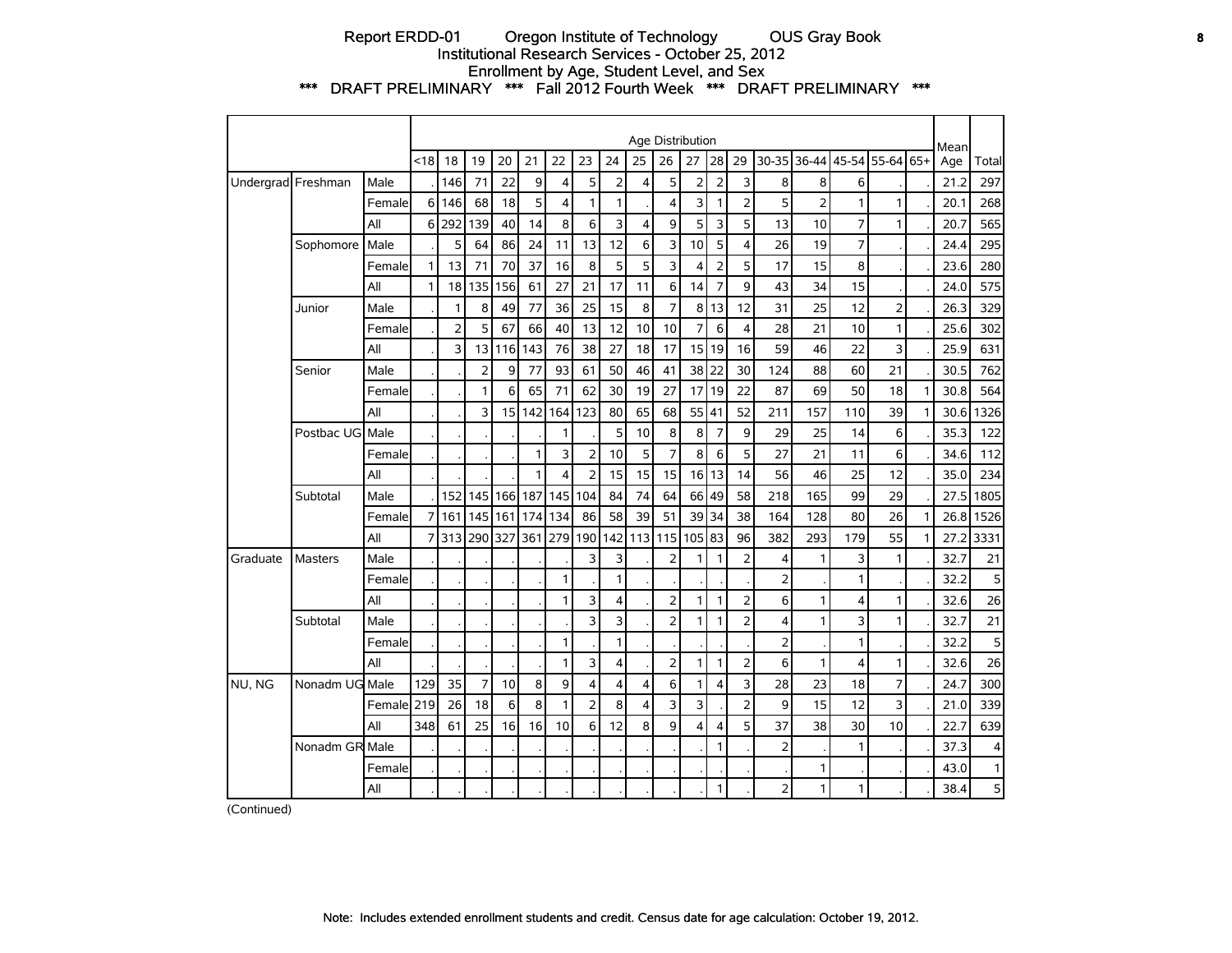## Report ERDD-01 Oregon Institute of Technology OUS Gray Book **9** Institutional Research Services - October 25, 2012 Enrollment by Age, Student Level, and Sex \*\*\* DRAFT PRELIMINARY \*\*\* Fall 2012 Fourth Week \*\*\* DRAFT PRELIMINARY \*\*\*

|                     |          |                                           |                                                                            |                 |                               |                 |                |          |              |     |                 | Age Distribution |     |       |                 |      |                 |                 |                               | Mean |           |
|---------------------|----------|-------------------------------------------|----------------------------------------------------------------------------|-----------------|-------------------------------|-----------------|----------------|----------|--------------|-----|-----------------|------------------|-----|-------|-----------------|------|-----------------|-----------------|-------------------------------|------|-----------|
|                     |          |                                           | l<18   18                                                                  |                 | 19                            | 20              | 21             | 22       | 23           | 24  | 25              | 26               | 127 |       | <b>28 29</b>    |      |                 |                 | 130-35136-44145-54155-64165+1 | Age  | Total     |
| NU, NG              | Subtotal | Male                                      | <b>129</b>                                                                 | 35 <sub>1</sub> |                               | 10 <sup>1</sup> | 8 <sup>1</sup> | $9 \mid$ |              | 41  | 4 <sup>1</sup>  | 6 I              |     | 51    |                 | 30   | 23 <sub>l</sub> | 19              |                               | 24.8 | 304       |
|                     |          | Female 219                                |                                                                            | 26              | 18 <sup>1</sup>               | 6 I             | 8              |          |              | 81  | 41              |                  | 31  |       |                 |      | 16 I            | 12              |                               | 21.1 | 340       |
|                     |          | All                                       | 348                                                                        | 61              | 25 <sub>l</sub>               | 16 <sup>1</sup> | 16 I           | 10 I     | <sup>6</sup> | 121 | 81              | 9 I              | 4   | 51    | 5.              | 39   | 39              | 31              | 10 <sub>1</sub>               | 22.9 | 644       |
| <b>All Students</b> |          | Male                                      |                                                                            |                 | 129 187 152 176 195 154 111 1 |                 |                |          |              | 91  | 78I             | 72 I             |     | 68 55 | 63 l            | 252  | 189             | 121.            | 37                            |      | 27.2 2130 |
|                     |          | Female  226   187   163   167   182   136 |                                                                            |                 |                               |                 |                |          | 88           | 67I | 43 <sup>1</sup> | 54 <sup>1</sup>  |     | 42 34 | 40 <sup>I</sup> | 1751 | 144             | 93 <sub>1</sub> | 29                            |      | 25.8 1871 |
|                     |          | Total                                     | 355   374   315   343   377   290   199   158   121   126   110   89   103 |                 |                               |                 |                |          |              |     |                 |                  |     |       |                 | 427  | 333             | 214             | 66                            |      | 26.5 4001 |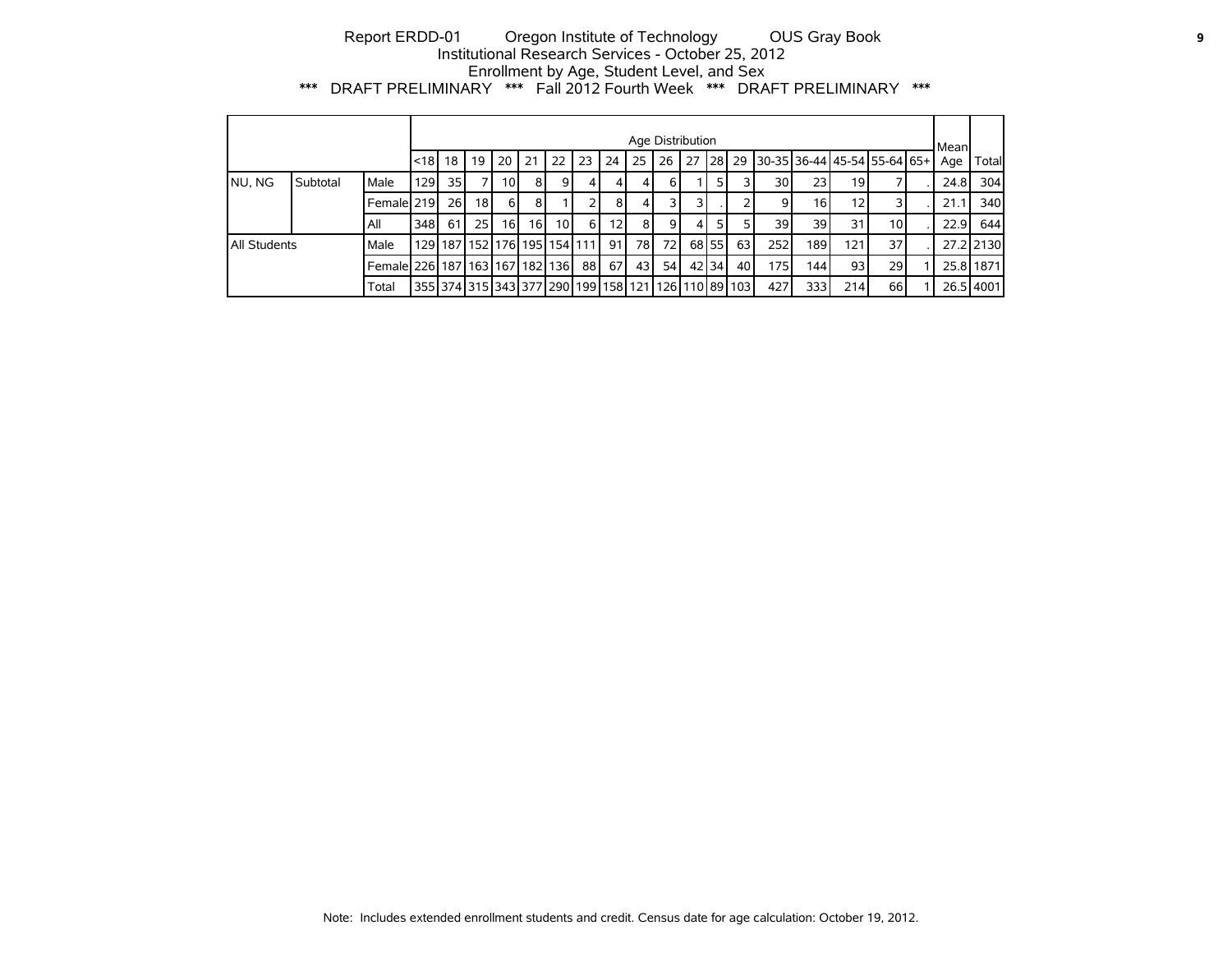## Report ERDD-02 Oregon Institute of Technology OUS Gray Book **10** 10 Institutional Research Services - October 25, 2012 Geographic Distribution by Oregon County or Home State or Country and Student Level \*\*\* DRAFT PRELIMINARY \*\*\* Fall 2012 Fourth Week \*\*\* DRAFT PRELIMINARY \*\*\*

|        |                          |                |                |                | Undergrad      |                |                         | Graduate       |                |                | NU, NG |                | Grand        |
|--------|--------------------------|----------------|----------------|----------------|----------------|----------------|-------------------------|----------------|----------------|----------------|--------|----------------|--------------|
|        |                          | Fresh          | Soph           | Junior         |                | Senior Pstbac  |                         | Total Mstrs    | Total          | <b>NU</b>      |        | NG Total       | Total        |
| Oregon | <b>Baker County</b>      | 1              | 1              |                | 4              | 1              | $\overline{7}$          |                |                | 1              |        | 1              | 8            |
|        | <b>Benton County</b>     | 6              | 6              | 6              | 10             | 4              | 32                      |                |                | 8              |        | 8              | 40           |
|        | Clackamas County         | 23             | 19             | 27             | 77             | 9              | 155                     | $\mathbf{1}$   | 1              | 7              | 1      | 8              | 164          |
|        | Clatsop County           | 6              | $\overline{7}$ | 3              | 9              |                | 25                      |                |                | 1              |        | $\mathbf{1}$   | 26           |
|        | Columbia County          | 11             | 8              | 3              | 8              | $\mathbf{1}$   | 31                      |                |                | 41             |        | 41             | 72           |
|        | Coos County              | 16             | 10             | 10             | 23             | 1              | 60                      |                |                | 1              |        | 1              | 61           |
|        | Crook County             | 1              | 4              | 3              | 3              |                | 11                      |                |                | 43             |        | 43             | 54           |
|        | Curry County             | 8              | 3              | $\overline{4}$ | 6              | 2              | 23                      |                |                |                |        |                | 23           |
|        | Deschutes County         | 20             | 19             | 30             | 41             | 5              | 115                     |                |                | 64             |        | 64             | 179          |
|        | Douglas County           | 11             | 17             | 30             | 25             | 4              | 87                      |                |                | 1              |        | 1              | 88           |
|        | Gilliam County           |                |                | 1              |                |                | 1                       |                |                |                |        |                | $\mathbf{1}$ |
|        | <b>Grant County</b>      |                | $\mathbf{1}$   | 1              | 6              |                | 8                       |                |                | 1              |        | 1              | $\mathsf 9$  |
|        | <b>Harney County</b>     | $\overline{2}$ | $\mathbf{1}$   | 1              | 1              |                | 5                       |                |                |                |        |                | 5            |
|        | <b>Hood River County</b> | 1              | $\mathbf{1}$   | $\overline{4}$ | 3              | 1              | 10                      |                |                |                |        |                | 10           |
|        | Jackson County           | 51             | 42             | 50             | 74             | 6              | 223                     | $\mathbf{1}$   | 1              | $\overline{4}$ |        | 4              | 228          |
|        | Jefferson County         | 1              | $\mathbf{1}$   | 4              | 5              |                | 11                      |                |                | $\overline{2}$ |        | $\overline{2}$ | 13           |
|        | Josephine County         | 18             | 10             | 17             | 32             | $\mathbf{1}$   | 78                      | $\mathbf{1}$   | 1              | 1              |        | 1              | 80           |
|        | Klamath County           | 101            | 136            | 129            | 187            | 21             | 574                     | $\mathbf{1}$   | 1              | 234            |        | 234            | 809          |
|        | Lake County              | 7              | 6              | $\overline{2}$ | 10             | 1              | 26                      |                |                | 8              |        | 8              | 34           |
|        | Lane County              | 30             | 25             | 31             | 51             | 7              | 144                     | $\mathbf{1}$   | 1              | 6              |        | 6              | 151          |
|        | <b>Lincoln County</b>    | $\overline{2}$ | $\overline{2}$ | 1              | 5              |                | 10                      |                |                |                |        |                | 10           |
|        | Linn County              | 13             | 13             | 9              | 17             | 1              | 53                      |                |                |                |        |                | 53           |
|        | <b>Malheur County</b>    | $\overline{2}$ | $\overline{2}$ | 1              | 3              |                | 8                       |                |                |                |        |                | 8            |
|        | <b>Marion County</b>     | 17             | 24             | 24             | 67             | 10             | 142                     |                |                | 9              |        | 9              | 151          |
|        | Morrow County            | $\overline{2}$ | $\mathbf{1}$   |                | 1              |                | $\overline{\mathbf{4}}$ |                |                |                |        |                | 4            |
|        | Multnomah County         | 20             | 32             | 46             | 116            | 36             | 250                     | $\overline{2}$ | $\overline{2}$ | 13             |        | 13             | 265          |
|        | Polk County              | 9              | 5              | 10             | 11             | $\overline{2}$ | 37                      | $\mathbf{1}$   | 1              | $\overline{2}$ |        | $\overline{2}$ | 40           |
|        | <b>Tillamook County</b>  | $\overline{2}$ |                | $\overline{2}$ | $\overline{2}$ |                | 6                       |                |                |                |        |                | 6            |
|        | Umatilla County          | 5              | $\overline{7}$ | 4              | 19             |                | 35                      |                |                | 3              |        | 3              | 38           |
|        | Union County             | $\mathbf{1}$   | $\overline{2}$ | 3              | 6              |                | 12                      |                |                | 38             |        | 38             | 50           |
|        | <b>Wallowa County</b>    |                |                | $\overline{2}$ | 1              | 1              | $\overline{4}$          |                |                |                |        |                | 4            |
|        | <b>Wasco County</b>      | $\overline{2}$ | 6              | 2              | 3              |                | 13                      |                |                | 1              |        | 1              | 14           |
|        | <b>Washington County</b> | 35             | 37             | 38             | 112            | 38             | 260                     | 2              | $\overline{2}$ | 25             | 1      | 26             | 288          |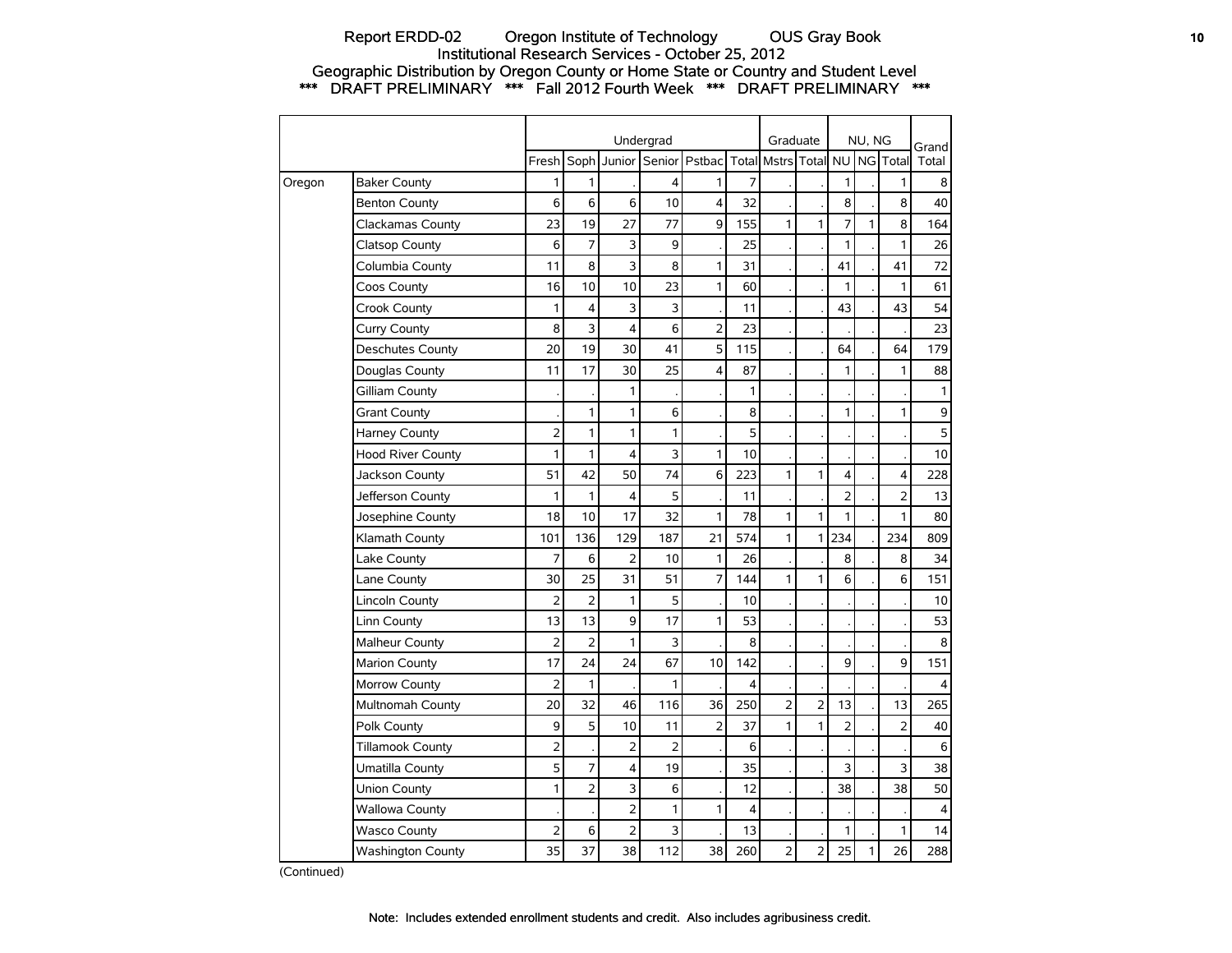## Report ERDD-02 Oregon Institute of Technology OUS Gray Book **11** Institutional Research Services - October 25, 2012 Geographic Distribution by Oregon County or Home State or Country and Student Level \*\*\* DRAFT PRELIMINARY \*\*\* Fall 2012 Fourth Week \*\*\* DRAFT PRELIMINARY \*\*\*

|                       |                               |       |     |                    | Undergrad       |                                                  |          | Graduate        |                 |     | NU, NG         |     | Grand           |
|-----------------------|-------------------------------|-------|-----|--------------------|-----------------|--------------------------------------------------|----------|-----------------|-----------------|-----|----------------|-----|-----------------|
|                       |                               | Fresh |     | Soph Junior Senior |                 | Pstbac   Total   Mstrs   Total   NU   NG   Total |          |                 |                 |     |                |     | Total           |
| Oregon                | <b>Wheeler County</b>         |       |     |                    |                 |                                                  |          |                 |                 |     |                |     |                 |
|                       | Yamhill County                | 12    | 10  | 10                 | 19              | 2                                                | 53       |                 |                 |     |                |     | 54              |
|                       | Subtotal                      | 437   | 458 | 508                | 957             |                                                  | 154 2514 | 10 <sup>1</sup> | 10 <sup>1</sup> | 515 | $\overline{2}$ | 517 | 3041            |
| Non-Oregon Washington |                               | 19    | 32  | 17                 | 103             | 35                                               | 206      | $\overline{7}$  | 7               | 77  | 2              | 79  | 292             |
|                       | California                    | 56    | 41  | 47                 | 109             | 14                                               | 267      | 1               |                 | 12  |                | 12  | 280             |
|                       | Idaho                         | 2     | 2   | 11                 | 12              | 2                                                | 29       |                 |                 |     |                |     | 30 <sup>1</sup> |
|                       | Alaska                        | 8     | 6   | 3                  | 10 <sup>1</sup> | 2                                                | 29       |                 |                 |     |                |     | 29              |
|                       | Hawaii                        | 15    | 7   | 4                  | 14              | 1                                                | 41       | 1               |                 |     |                |     | 43              |
|                       | Other States / US Territories | 23    | 19  | 33                 | 112             | 22                                               | 209      | 5 <sup>1</sup>  | 5               | 33  |                | 33  | 247             |
|                       | Foreign Country, Nonres Alien | 5     | 9   | 7                  | 8               | 2                                                | 31       | 2               | 2               |     |                |     | 34              |
|                       | Unknown                       |       |     |                    |                 | 2                                                | 5        |                 |                 |     |                |     | 5               |
|                       | Subtotal                      | 128   | 117 | 123                | 369             | 80                                               | 817      | 16 <sup>1</sup> | 16              | 124 | 3              | 127 | 960             |
| Total                 |                               | 565   | 575 | 631                | 1326            |                                                  | 234 3331 | 26              | 26 l            | 639 | 5              | 644 | 4001            |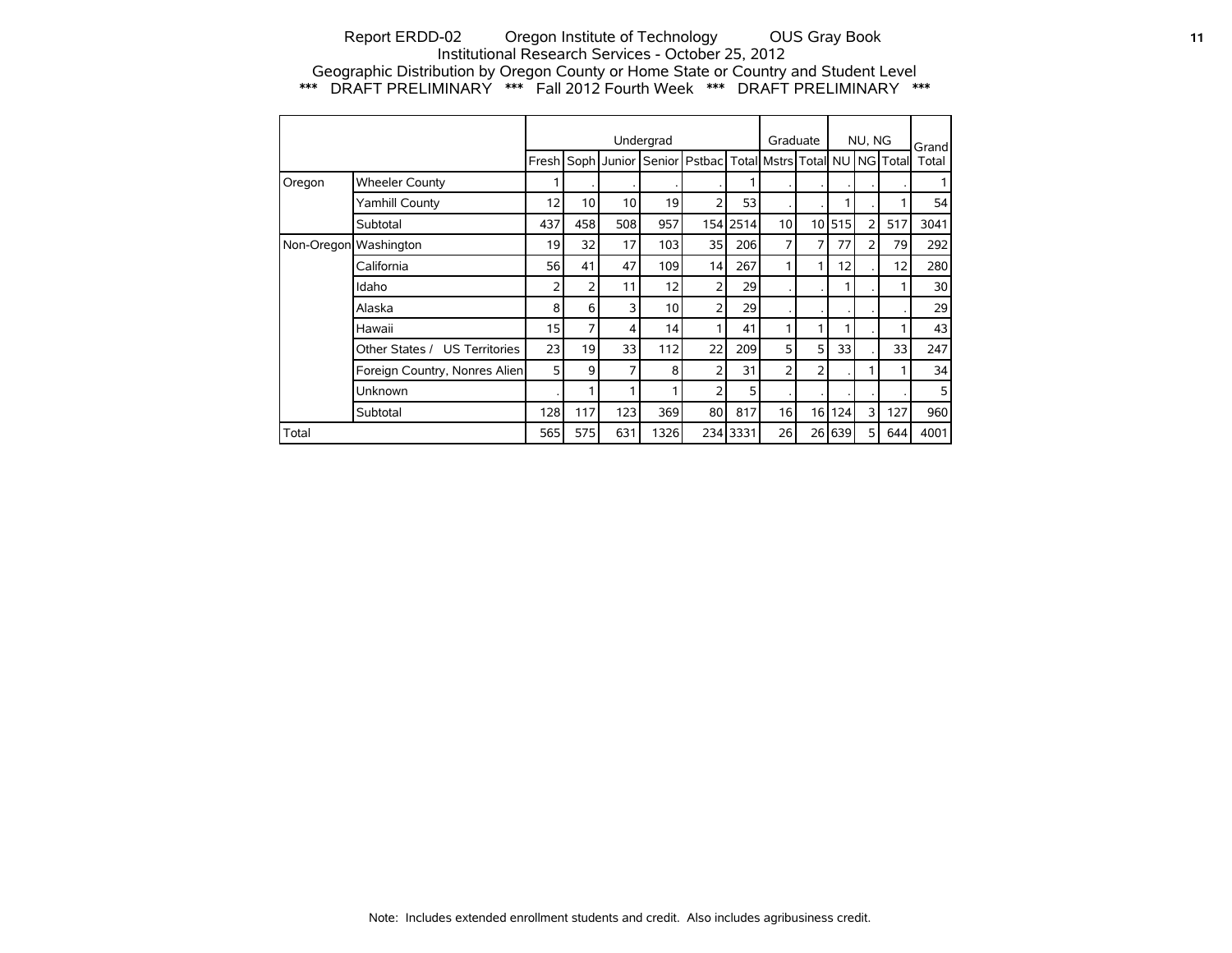## Report ERDD-03 Oregon Institute of Technology OUS Gray Book **12** Institutional Research Services - October 25, 2012 Enrollment by Ethnicity, Fee Status, and Student Level \*\*\* DRAFT PRELIMINARY \*\*\* Fall 2012 Fourth Week \*\*\* DRAFT PRELIMINARY \*\*\*

|                    |                 |        |                |                |                  |                                  |        |                |                          |                |                |                                      |                |                | Ethnicity |                |                |                                 |                |                |                                            |                |              |                |                |              |                         |                |                |      |                |
|--------------------|-----------------|--------|----------------|----------------|------------------|----------------------------------|--------|----------------|--------------------------|----------------|----------------|--------------------------------------|----------------|----------------|-----------|----------------|----------------|---------------------------------|----------------|----------------|--------------------------------------------|----------------|--------------|----------------|----------------|--------------|-------------------------|----------------|----------------|------|----------------|
|                    |                 |        | Alien          | Nonresident    |                  | Race and<br>Ethnicity<br>unknown |        |                | Hispanics of<br>any race |                |                | Am.<br>Indian or AK<br><b>Native</b> |                |                | Asian     |                |                | Black or<br>African<br>American |                |                | <b>Native</b><br>Hawaiian or<br>Pacific Is |                |              | White          |                |              | Two or more<br>races    |                | Fee Status     |      |                |
|                    |                 |        | <b>Nres</b>    | All            |                  | ReslNresl                        | All    |                | Res Nres                 | All            |                | Res Nres All Res                     |                |                | Nres      | All            |                | Res Nres All Res Nres All       |                |                |                                            |                | Res Nres     |                | All            |              | Res Nres                | All            | Res            | Nres | Total          |
| Undergrad Freshman |                 | Male   | $\overline{4}$ | 4              | 8                | $\overline{3}$                   | 11     | 21             | 7                        | 28             | 4              |                                      | 5              | 3              | Δ         | 7              | $\overline{2}$ |                                 | $\overline{3}$ |                |                                            | 2              | 175          | 48             | 223            | 5            | $\overline{9}$          | 14             | 219            | 78   | 297            |
|                    |                 | Female | $\mathbf{1}$   |                | 3                |                                  | 3      | 22             | 3                        | 25             | $\overline{4}$ | $\overline{2}$                       | 6              | 6              | Δ         | 10             | $\mathbf{1}$   | 1                               | $\overline{2}$ | $\overline{2}$ |                                            | $\overline{2}$ | 185          | 22             | 207            | 11           | 1                       | 12             | 234            | 34   | 268            |
|                    |                 | All    | 5 <sup>1</sup> | 5              | 11               | $\overline{3}$                   | 14     | 43             | 10                       | 53             | 8 <sup>1</sup> | $\overline{3}$                       | 11             | 9              | 8         | 17             | 3              | $\overline{2}$                  | 5              | 3              |                                            | 4              | 360          | 70             | 430            | 16           | 10 <sup>1</sup>         | 26             | 453            | 112  | 565            |
|                    | Sophomore       | Male   | 3              | 3              | $\overline{7}$   |                                  | 8      | 13             | 6                        | 19             | $\overline{7}$ |                                      | $\overline{7}$ | 11             | 5         | 16             | $\overline{2}$ |                                 | $\overline{2}$ |                | 2 <sup>1</sup>                             | $\overline{2}$ | 181          | 34             | 215            | 20           | 3                       | 23             | 241            | 54   | 295            |
|                    |                 | Female | 6              | 6              | $\overline{7}$   | $\overline{4}$                   | 11     | 13             | 4                        | 17             | 2 <sup>1</sup> |                                      | $\overline{2}$ | 3              | 1         | $\overline{4}$ |                | 1                               | $\mathbf{1}$   | $\mathbf{1}$   |                                            | -1             | 195          | 31             | 226            | 10           | $\overline{2}$          | 12             | 231            | 49   | 280            |
|                    |                 | All    | 9              | 9              | 14               | 5 <sup>1</sup>                   | 19     | 26             | 10                       | 36             | $\overline{9}$ |                                      | 9              | 14             | 6         | 20             | $\overline{2}$ | 1                               | 3              | 1              | $\overline{2}$                             | 3              | 376          | 65             | 441            | 30           | 5                       | 35             | 472            | 103  | 575            |
|                    | Junior          | Male   | $\overline{7}$ | $\overline{7}$ | $\overline{3}$   | 2 <sup>1</sup>                   | 5      | 13             | 6                        | 19             | $\overline{4}$ |                                      | $\overline{4}$ | 9              | Δ         | 13             | $\mathbf{1}$   | $\overline{2}$                  | $\mathbf{3}$   | $\overline{2}$ |                                            | $\overline{2}$ | 223          | 33             | 256            | 16           | 4                       | 20             | 271            | 58   | 329            |
|                    |                 | Female |                |                | 6                |                                  | 6      | 22             | 3                        | 25             | $\mathbf{1}$   |                                      | $\mathbf{1}$   | 11             | 2         | 13             |                | $\mathbf{1}$                    | $\overline{2}$ | 3              |                                            | 3              | 210          | 31             | 241            | 10           |                         | 11             | 264            | 38   | 302            |
|                    |                 | All    | $\overline{7}$ | $\overline{7}$ | 9                | 2 <sup>1</sup>                   | 11     | 35             | 9                        | 44             | 5 <sup>1</sup> |                                      | 5              | 20             | 6         | 26             | $\overline{2}$ | 3                               | 5              | 5              |                                            | 5              | 433          | 64             | 497            | 26           | 5                       | 31             | 535            | 96   | 631            |
|                    | Senior          | Male   | $\overline{7}$ | 7              | 30 <sup>°</sup>  | 4                                | 34     | 33             | 14                       | 47             | $\overline{4}$ |                                      | 5              | 40             | 16        | 56             | 8              | 5 <sub>l</sub>                  | 13             | $\overline{2}$ |                                            | $\overline{2}$ | 463          | 96             | 559            | 29           | 10                      | 39             | 609            | 153  | 762            |
|                    |                 | Female | $\mathbf{1}$   | $\mathbf{1}$   | 6                | $\overline{3}$                   | 9      | 22             | 9                        | 31             | 8 <sup>1</sup> | $\overline{4}$                       | 12             | 26             | 6         | 32             | $\mathbf{1}$   | 10 <sup>1</sup>                 | 11             | $\mathbf{1}$   | $\overline{\mathsf{3}}$                    | $\overline{4}$ | 300          | 143            | 443            | 12           | 9                       | 21             | 376            | 188  | 564            |
|                    |                 | All    | 8              | 8              | 36               | $\overline{7}$                   | 43     | 55             | 23                       | 78             | 12             |                                      | 5117           | 66             | 22        | 88             | 9              | 15                              | 24             | 3              | 3                                          | 6              | 763          | 239            | 1002           | 41           | 19                      | 60             | 985            | 341  | 1326           |
|                    | Postbac UG Male |        | 2 <sup>1</sup> | $\overline{2}$ | $6 \overline{6}$ | $\mathsf{5}$                     | 11     | $\overline{4}$ | 3                        | $\overline{7}$ |                |                                      |                | $\overline{2}$ | 8         | 10             | $\overline{2}$ | 1                               | $\mathbf{3}$   |                |                                            |                | 54           | 34             | 88             | $\mathbf{1}$ |                         | $\mathbf{1}$   | 69             | 53   | 122            |
|                    |                 | Female |                |                | $\overline{2}$   |                                  | 3      | $\overline{2}$ |                          | 2              |                |                                      |                | 11             | フ         | 13             | $\mathbf 1$    | 1                               | $\overline{2}$ |                |                                            |                | 70           | 21             | 91             |              |                         | -1             | 87             | 25   | 112            |
|                    |                 | All    | 2              | $\overline{2}$ | 8                | $6 \mid$                         | 14     | 6              | 3                        | 9              |                |                                      |                | 13             | 10        | 23             | 3              | 2                               | 5              |                |                                            |                | 124          | 55             | 179            | 2            |                         | 2              | 156            | 78   | 234            |
|                    | Subtotal        | Male   | 23             | 23             | 54               | 15 <sup>1</sup>                  | 69     | 84             |                          | 36 120         | 19             |                                      | 2 21           | 65             | 37        | 1102           | 15             | $\overline{9}$                  | 24             | 5              | $\overline{3}$                             | 8 <sup>1</sup> | 1096         | 245            | 1341           | 71           | 26                      | 97             | 1409           | 396  | 1805           |
|                    |                 | Female | 8              | 8              | 24               | 8                                | 32     | 81             |                          | 19 100         | 15             | $6 \mid$                             | 21             | 57             | 15        | 72             | $\overline{4}$ | 14                              | 18             | $\overline{7}$ | $\overline{3}$                             | 10             | 960          | 248            | 1208           | 44           | 13 <sup>1</sup>         | 57             | 1192           | 334  | 1526           |
|                    |                 | All    | 31             | 31             | 78               |                                  | 23 101 | 165            |                          | 55 220         | 34             | 8                                    | 42             | 122            |           | 52 174         | 19             | 23                              | 42             | 12             | 6 I                                        | 18             | 2056         | 493            | 2549           | 115          |                         | 39 154         | 2601           | 730  | 3331           |
| Graduate           | <b>Masters</b>  | Male   | $\mathbf{1}$   | $\mathbf{1}$   |                  |                                  |        | 1              |                          |                |                |                                      |                |                |           |                |                |                                 |                |                |                                            |                | 10           | 6              | 16             |              | 1                       | $\overline{2}$ | 12             | 9    | 21             |
|                    |                 | Female | $\mathbf{1}$   | $\mathbf{1}$   |                  |                                  |        |                |                          |                |                |                                      |                |                |           | $\mathbf{1}$   |                |                                 |                |                |                                            |                | $\mathbf{1}$ | $\mathbf{1}$   | $\overline{2}$ |              | $\mathbf{1}$            | $\mathbf{1}$   | $\overline{2}$ | 3    | 5              |
|                    |                 | All    | 2              | $\overline{2}$ |                  |                                  |        | $\mathbf{1}$   |                          |                |                |                                      |                | 1              |           | $\mathbf{1}$   |                |                                 |                |                |                                            |                | 11           | $\overline{7}$ | 18             |              | $\overline{2}$          | 3              | 14             | 12   | 26             |
|                    | Subtotal        | Male   |                | $\mathbf{1}$   |                  |                                  |        | $\mathbf{1}$   |                          |                |                |                                      |                |                |           |                |                |                                 |                |                |                                            |                | 10           | 6              | 16             |              | $\mathbf{1}$            | $\overline{2}$ | 12             | 9    | 21             |
|                    |                 | Female | $\mathbf{1}$   | $\mathbf{1}$   |                  |                                  |        |                |                          |                |                |                                      |                | $\overline{1}$ |           | $\mathbf{1}$   |                |                                 |                |                |                                            |                | $\mathbf{1}$ | $\mathbf{1}$   | $\overline{2}$ |              | $\mathbf{1}$            | $\overline{1}$ | $\overline{2}$ | 3    | 5              |
|                    |                 | All    | 2              | $\overline{2}$ |                  | -1                               | 1      | $\overline{1}$ |                          | $\mathbf{1}$   |                |                                      |                | $\mathbf{1}$   |           | $\mathbf{1}$   |                |                                 |                |                |                                            |                | 11           | $\overline{7}$ | 18             |              | $\overline{2}$          | 3              | 14             | 12   | 26             |
| NU, NG             | Nonadm UG Male  |        |                |                | 10 <sup>1</sup>  | 16                               | 26     | 23             | $\overline{7}$           | 30             | $\overline{2}$ |                                      | $\overline{2}$ | 3              | 11        | 14             |                | $\overline{7}$                  | $\overline{7}$ |                | 1                                          |                | 139          | 68             | 207            | 10           | $\overline{\mathbf{3}}$ | 13             | 187            | 113  | 300            |
|                    |                 | Female |                |                | 8                | $6 \mid$                         | 14     | 21             | 3                        | 24             | 6 <sup>1</sup> |                                      | 6              | 8              | 5         | 13             | $\mathbf{1}$   |                                 | $\mathbf{1}$   | $\overline{2}$ |                                            | 2              | 230          | 35             | 265            | 11           | 3                       | 14             | 287            | 52   | 339            |
|                    |                 | All    |                |                | 18               | 22                               | 40     | 44             | 10                       | 54             | 8              |                                      | 8              | 11             | 16        | 27             |                | 7                               | 8              | $\overline{2}$ |                                            | 3              | 369          | 103            | 472            | 21           | 6                       | 27             | 474            | 165  | 639            |
|                    | Nonadm GR Male  |        |                |                |                  |                                  |        |                |                          |                |                |                                      |                |                |           |                | $\mathbf{1}$   |                                 | $\overline{2}$ |                |                                            |                |              |                | 1              |              |                         |                | $\overline{2}$ | 2    | $\overline{4}$ |
|                    |                 | Female |                |                |                  | 1                                | 1      |                |                          |                |                |                                      |                |                |           |                |                |                                 |                |                |                                            |                |              |                |                |              |                         |                |                |      | $\mathbf{1}$   |
|                    |                 | All    | $\mathbf{1}$   | $\mathbf{1}$   |                  |                                  |        |                |                          |                |                |                                      |                |                |           |                | $\mathbf{1}$   |                                 | $\overline{2}$ |                |                                            |                | 1            |                | 1              |              |                         |                | $\overline{2}$ | 3    | 5              |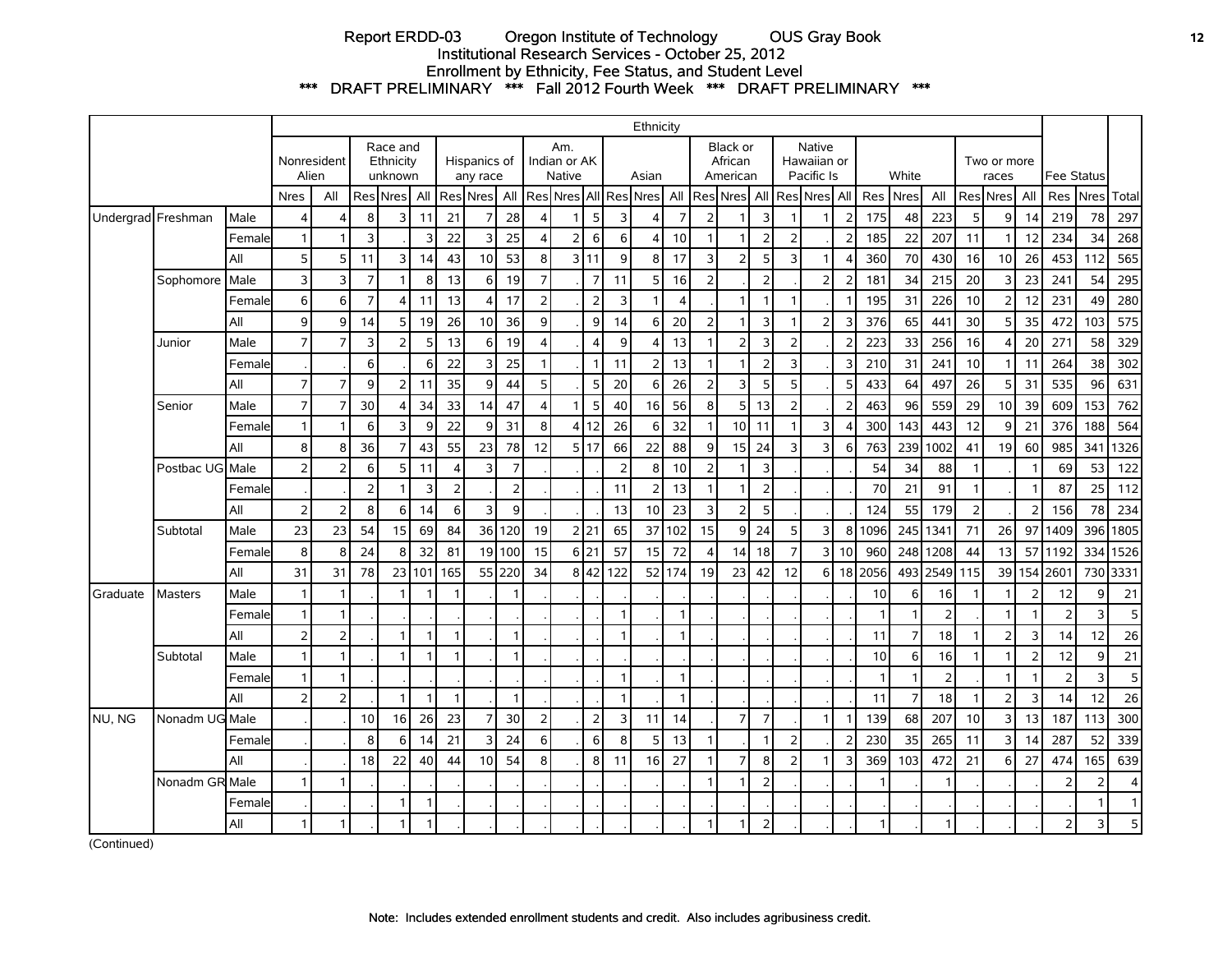# Report ERDD-03 Oregon Institute of Technology OUS Gray Book **13** Institutional Research Services - October 25, 2012 Enrollment by Ethnicity, Fee Status, and Student Level \*\*\* DRAFT PRELIMINARY \*\*\* Fall 2012 Fourth Week \*\*\* DRAFT PRELIMINARY \*\*\*

|                      |          |           |             |                 |                 |                                  |      |                          |                 |                               |            |       |          |          | Ethnicity                       |         |                                            |                 |                 |                |    |                                                                                                    |                      |              |       |                 |                 |                                           |     |          |
|----------------------|----------|-----------|-------------|-----------------|-----------------|----------------------------------|------|--------------------------|-----------------|-------------------------------|------------|-------|----------|----------|---------------------------------|---------|--------------------------------------------|-----------------|-----------------|----------------|----|----------------------------------------------------------------------------------------------------|----------------------|--------------|-------|-----------------|-----------------|-------------------------------------------|-----|----------|
| Nonresident<br>Alien |          |           |             |                 |                 | Race and<br>Ethnicity<br>unknown |      | Hispanics of<br>any race |                 | Am.<br>Indian or AK<br>Native |            | Asian |          |          | Black or<br>African<br>American |         | <b>Native</b><br>Hawaiian or<br>Pacific Is |                 | White           |                |    |                                                                                                    | Two or more<br>races |              |       | Fee Status      |                 |                                           |     |          |
|                      |          |           | <b>Nres</b> | All             |                 |                                  |      |                          |                 |                               |            |       |          |          |                                 |         |                                            |                 |                 |                |    | Res Nres  All  Res Nres  All  Res Nres All Res Nres  All  Res Nres  All  Res Nres  All   Res  Nres |                      | All          |       |                 |                 | <b>IResINresI All I Res INresI Totall</b> |     |          |
| NU, NG               | Subtotal | Male      |             |                 | 10 I            | 16 I                             | 26 I | <b>231</b>               |                 | 30 <sup>1</sup>               |            |       |          | 31       |                                 | 14      |                                            | 81              |                 |                |    | 140 l                                                                                              | 68                   | 208          | 10 I  | 3 I             | 13 <sup>1</sup> | 189 l                                     | 115 | -304 l   |
|                      |          | l Femalel |             |                 | 8               |                                  | 15 I | 211                      |                 | 24                            | 6 I        |       | $6 \mid$ | 81       |                                 | 13 I    |                                            |                 |                 |                |    | 230                                                                                                | 35                   | 265          | -11 I | 31              | 14 I            | 287                                       | 53  | 340 l    |
|                      |          | l All     |             |                 | 18 <sub>1</sub> | 23 <sub>l</sub>                  | 41 I | 44                       | 10 <sup>1</sup> | 54                            | 81         |       | 8        | 11 I     | 16 <sup>1</sup>                 | 27      |                                            | 81              | 10 <sup>1</sup> |                |    | 370 l                                                                                              | 103 <sub>l</sub>     | 4731         | -211  | 61              | 27              | 476 l                                     |     | 168 644  |
| All Students         |          | Male      | 25 l        | 25 <sub>l</sub> | 64              | 32 l                             |      | 96 I 108 I               |                 | 43 151                        | <b>21</b>  |       | 2 2 2 3  | 68 I     |                                 | 4811161 | 16 I                                       | 17 <sup>1</sup> | 33 I            |                | 41 | 9 1246                                                                                             |                      | 319 1565     | 821   |                 |                 | 30 112 1610                               |     | 520 2130 |
|                      |          | l Femalel |             | 9               | 32              | 15 <sup>1</sup>                  |      | 47 102                   |                 | 22 124                        | <b>211</b> |       | 6 27     | 66 I     | 20 <sup>1</sup>                 | 86 I    |                                            | 14 <sup>1</sup> | 19 I            | $\overline{9}$ |    | 3 12 1191                                                                                          |                      | 284 1475     | -55 I | 17 <sup>1</sup> |                 | 72 1481                                   |     | 390 1871 |
|                      |          | Total     | 34 l        | 34              | 96              |                                  |      | 47 143 210               |                 | 65 275                        | 42         |       |          | 8 50 134 |                                 | 68 202  | 21                                         |                 | $31$ 52         | 14             |    | 7 21 2437                                                                                          |                      | 603 3040 137 |       |                 |                 | 47 184 3091                               |     | 910 4001 |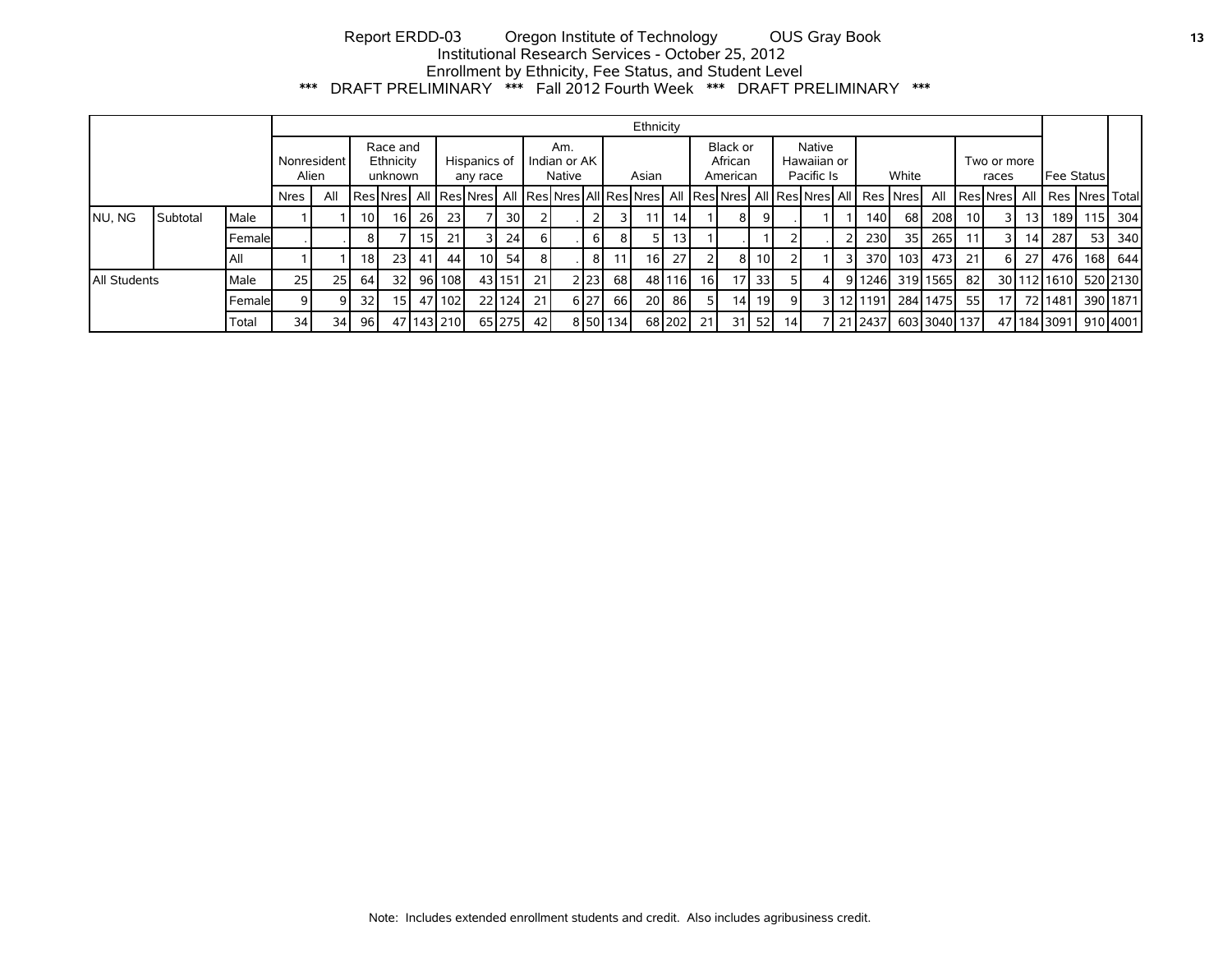## Report ERDD-04 Oregon Institute of Technology OUS Gray Book **14** Institutional Research Services - October 25, 2012 Enrollment by Ethnicity, Oregon Residence Code, and Student Level \*\*\* DRAFT PRELIMINARY \*\*\* Fall 2012 Fourth Week \*\*\* DRAFT PRELIMINARY \*\*\*

|          |                    |        |                |                      |                |                                  |              |                  |                          |                |                         |                               |                |                         | Ethnicity       |                |                |                                        |                |                |                                            |                          |              |                |                |                         |                 |                |                          |                         |              |
|----------|--------------------|--------|----------------|----------------------|----------------|----------------------------------|--------------|------------------|--------------------------|----------------|-------------------------|-------------------------------|----------------|-------------------------|-----------------|----------------|----------------|----------------------------------------|----------------|----------------|--------------------------------------------|--------------------------|--------------|----------------|----------------|-------------------------|-----------------|----------------|--------------------------|-------------------------|--------------|
|          |                    |        |                | Nonresident<br>Alien |                | Race and<br>Ethnicity<br>unknown |              |                  | Hispanics of<br>any race |                |                         | Am.<br>Indian or AK<br>Native |                |                         | Asian           |                |                | <b>Black or</b><br>African<br>American |                |                | <b>Native</b><br>Hawaiian or<br>Pacific Is |                          |              | White          |                | Two or more<br>races    |                 |                | Residency                |                         |              |
|          |                    |        | <b>Nres</b>    | All                  |                | Res Nres                         | All          |                  | <b>Res</b> Nres          | All            |                         | Res Nres All                  |                |                         | Res Nres        | All            |                | <b>Res Nres All</b>                    |                |                | Res Nres                                   | All                      | Res          | <b>Nres</b>    | All            | Res                     | <b>Nres</b>     | All            | Res                      | <b>Nres</b>             | Total        |
|          | Undergrad Freshman | Male   | 4              | $\overline{4}$       | 8              | 3                                | 11           | 17               | 11                       | 28             | $\overline{4}$          | $\mathbf{1}$                  | 5 <sup>1</sup> | $\overline{\mathsf{3}}$ | $\overline{4}$  | 7              | $\overline{2}$ | 1                                      | 3              | 1              | 1                                          | 2                        | 171          | 52             | 223            | $\overline{4}$          | 10 <sup>1</sup> | 14             | 210                      | 87                      | 297          |
|          |                    | Female | $\mathbf{1}$   | 1                    | 3              |                                  | 3            | 18               |                          | 25             | $\Delta$                | 2                             | $6 \mid$       | 6 <sup>1</sup>          | 4               | 10             |                |                                        |                | 2              |                                            | 2                        | 179          | 28             | 207            | 11                      |                 | 12             | 224                      | 44                      | 268          |
|          |                    | All    | 5              | 5                    | 11             | 3                                | 14           | 35               | 18                       | 53             | 8                       |                               | 3111           | 9                       | 8               | 17             | 3              | $\overline{2}$                         | 5              | 3              | 1                                          |                          | 350          | 80             | 430            | 15                      | 11              | 26             | 434                      | 131                     | 565          |
|          | Sophomore          | Male   | 3              | 3                    | $\overline{7}$ | 1                                | 8            | 12               | 7 <sup>1</sup>           | 19             | $\overline{7}$          |                               | 7              | 11                      | 5               | 16             | 2              |                                        | $\overline{2}$ |                | $\overline{2}$                             | $\overline{z}$           | 175          | 40             | 215            | 19                      | 4               | 23             | 233                      | 62                      | 295          |
|          |                    | Female | 6              | 6                    | $\overline{7}$ | 4                                | 11           | 13               | 4                        | 17             | $\overline{2}$          |                               | $\overline{2}$ | $\overline{2}$          | $\overline{2}$  | 4              |                | $\mathbf{1}$                           | -1             | 1              |                                            |                          | 187          | 39             | 226            | 10                      | 2               | 12             | 222                      | 58                      | 280          |
|          |                    | All    | 9              | $\overline{9}$       | 14             | 5                                | 19           | 25               | 11                       | 36             | $\mathbf{9}$            |                               | 9              | 13                      | $\overline{7}$  | 20             | 2              | -1                                     | 3              |                | $\overline{2}$                             | 3                        | 362          | 79             | 441            | 29                      | 6               | 35             | 455                      | 120                     | 575          |
|          | Junior             | Male   | $\overline{7}$ | $\overline{7}$       | 3              | $\overline{2}$                   | 5            | 10               | $\overline{9}$           | 19             | $\overline{\mathbf{A}}$ |                               | 4              | $\overline{9}$          | $\overline{4}$  | 13             |                | 2 <sup>1</sup>                         | 3              | $\overline{2}$ |                                            | $\overline{2}$           | 214          | 42             | 256            | 16                      | 4               | 20             | 259                      | 70                      | 329          |
|          |                    | Female |                |                      | 6              |                                  | 6            | 20               | 5 <sup>1</sup>           | 25             | $\mathbf{1}$            |                               | -1             | 11                      | $\overline{2}$  | 13             |                |                                        | $\mathcal{P}$  | 3              |                                            | З                        | 202          | 39             | 241            | $\overline{7}$          | 4               | 11             | 251                      | 51                      | 302          |
|          |                    | All    | $\overline{7}$ | $\overline{7}$       | 9              | 2                                | 11           | 30               | 14                       | 44             | 5                       |                               | 5              | 20                      | 6               | 26             | 2              | 3                                      | 5              | 5              |                                            | 5                        | 416          | 81             | 497            | 23                      | 8               | 31             | 510                      | 121                     | 631          |
|          | Senior             | Male   | $\overline{7}$ | $\overline{7}$       | 30             | Δ                                | 34           | 31               | 16                       | 47             | $\overline{\mathbf{A}}$ | 1                             | 5              | 40                      | 16              | 56             | 8              | 5                                      | 13             | 2              |                                            | $\overline{2}$           | 450          | 109            | 559            | 28                      | 11              | 39             | 593                      | 169                     | 762          |
|          |                    | Female | $\mathbf{1}$   | $\mathbf{1}$         | 6              | 3                                | 9            | 21               | 10                       | 31             | $\overline{7}$          |                               | 5112           | 26                      | 6               | 32             |                | 11                                     | 11             |                | $\overline{3}$                             | $\overline{\phantom{a}}$ | 287          | 156            | 443            | 11                      | 10              | 21             | 359                      | 205                     | 564          |
|          |                    | All    | 8              | 8                    | 36             | $\overline{7}$                   | 43           | 52               | 26                       | 78             | 11                      |                               | 6117           | 66                      | 22              | 88             | 8              | 16 <sup>l</sup>                        | 24             | 3              | 3                                          | 6                        | 737          | 265            | 1002           | 39                      | 21              | 60             | 952                      | 374                     | 1326         |
|          | Postbac UG Male    |        | $\overline{2}$ | $\overline{2}$       | 6              | 5                                | 11           | $\boldsymbol{4}$ | 3                        | $\overline{7}$ |                         |                               |                | $\overline{2}$          | 8               | 10             | $\overline{2}$ |                                        | 3              |                |                                            |                          | 52           | 36             | 88             | $\mathbf{1}$            |                 | -1             | 67                       | 55                      | 122          |
|          |                    | Female |                |                      | $\overline{2}$ |                                  | 3            | $\overline{2}$   |                          | $\overline{2}$ |                         |                               |                | 11                      | $\overline{2}$  | 13             |                |                                        | $\overline{2}$ |                |                                            |                          | 70           | 21             | 91             | $\mathbf{1}$            |                 |                | 87                       | 25                      | 112          |
|          |                    | All    | 2              | $\overline{2}$       | 8              | 6                                | 14           | 6                | 3                        | 9              |                         |                               |                | 13                      | 10 <sup>1</sup> | 23             | 3              | 2                                      | 5              |                |                                            |                          | 122          | 57             | 179            | $\overline{2}$          |                 | 2              | 154                      | 80                      | 234          |
|          | Subtotal           | Male   | 23             | 23                   | 54             | 15                               | 69           | 74               | 46                       | 120            | 19                      |                               | 2 21           | 65                      | 37              | 102            | 15             | 9                                      | 24             | 5              | $\overline{3}$                             | 8                        | 1062         | 279            | 1341           | 68                      | 29              | 97             | 1362                     | 443                     | 1805         |
|          |                    | Female | 8              | 8                    | 24             | 8                                | 32           | 74               |                          | 26 100         | 14                      |                               | 7 21           | 56                      | 16              | 72             | 3              | 15                                     | 18             | $\overline{7}$ | $\overline{3}$                             | 10                       | 925          | 283            | 1208           | 40                      | 17              | 57             | 1143                     | 383                     | 1526         |
|          |                    | All    | 31             | 31                   | 78             |                                  | 23 101       | 148              |                          | 72 220         | 33                      |                               | 9 42           | 121                     |                 | 53 174         | 18             | 24                                     | 42             | 12             | 6                                          | 18                       | 1987         |                | 562 2549       | 108                     | 46              | 154            | 2505                     | 826                     | 3331         |
| Graduate | <b>Masters</b>     | Male   | $\mathbf{1}$   | $\mathbf{1}$         |                | 1                                |              |                  |                          |                |                         |                               |                |                         |                 |                |                |                                        |                |                |                                            |                          | 6            | 10             | 16             | -1                      |                 |                | 8                        | 13                      | 21           |
|          |                    | Female | $\mathbf{1}$   | $\mathbf{1}$         |                |                                  |              |                  |                          |                |                         |                               |                | 1                       |                 | 1              |                |                                        |                |                |                                            |                          |              | $\overline{2}$ | $\overline{2}$ |                         |                 |                |                          | $\angle$                | 5            |
|          |                    | All    | $\overline{2}$ |                      |                | $\mathbf{1}$                     | $\mathbf{1}$ | $\mathbf{1}$     |                          | $\overline{1}$ |                         |                               |                | 1                       |                 | $\mathbf{1}$   |                |                                        |                |                |                                            |                          | 6            | 12             | 18             | $\overline{\mathbf{1}}$ | $\overline{2}$  | 3              | 9                        | 17                      | 26           |
|          | Subtotal           | Male   | $\mathbf{1}$   | $\mathbf{1}$         |                | $\overline{1}$                   |              | $\mathbf{1}$     |                          | $\overline{1}$ |                         |                               |                |                         |                 |                |                |                                        |                |                |                                            |                          | 6            | 10             | 16             | $\mathbf{1}$            |                 | $\overline{2}$ | 8                        | 13                      | 21           |
|          |                    | Female | $\mathbf{1}$   | $\mathbf{1}$         |                |                                  |              |                  |                          |                |                         |                               |                | 1                       |                 | $\overline{1}$ |                |                                        |                |                |                                            |                          |              | $\overline{2}$ | $\overline{2}$ |                         |                 | 1              |                          | 4                       | 5            |
|          |                    | All    | $\overline{2}$ | $\overline{2}$       |                | $\mathbf{1}$                     | $\mathbf{1}$ | $\mathbf{1}$     |                          | 1              |                         |                               |                | 1                       |                 | $\mathbf{1}$   |                |                                        |                |                |                                            |                          | 6            | 12             | 18             | $\overline{1}$          | $\overline{2}$  | 3              | q                        | 17                      | 26           |
| INU. NG  | Nonadm UG Male     |        |                |                      | 10             | 16                               | 26           | 23               | 7                        | 30             | $\overline{2}$          |                               | 2              | 3                       | 11              | 14             |                | $\overline{7}$                         | 7              |                | $\mathbf{1}$                               |                          | 139          | 68             | 207            | 10                      | 3               | 13             | 187                      | 113                     | 300          |
|          |                    | Female |                |                      | 8              | 6                                | 14           | 21               |                          | 24             | 6                       |                               | 6              | 8                       | 5               | 13             |                |                                        |                | $\mathcal{P}$  |                                            | 2                        | 230          | 35             | 265            | 11                      | 3               | 14             | 287                      | 52                      | 339          |
|          |                    | All    |                |                      | 18             | 22                               | 40           | 44               | 10 <sup>1</sup>          | 54             | 8                       |                               | 8 <sup>1</sup> | 11                      | 16              | 27             |                | $\overline{7}$                         | 8              | $\overline{2}$ | 1                                          | 3                        | 369          | 103            | 472            | 21                      | 6               | 27             | 474                      | 165                     | 639          |
|          | Nonadm GR Male     |        | $\mathbf{1}$   | $\mathbf{1}$         |                |                                  |              |                  |                          |                |                         |                               |                |                         |                 |                | $\mathbf{1}$   |                                        | $\overline{2}$ |                |                                            |                          | $\mathbf{1}$ |                |                |                         |                 |                | $\overline{\phantom{0}}$ | $\overline{2}$          | 4            |
|          |                    | Female |                |                      |                | $\mathbf{1}$                     | $\mathbf{1}$ |                  |                          |                |                         |                               |                |                         |                 |                |                |                                        |                |                |                                            |                          |              |                |                |                         |                 |                |                          | -1                      | $\mathbf{1}$ |
|          |                    | All    | $\mathbf{1}$   | $\mathbf{1}$         |                | -1                               | -1           |                  |                          |                |                         |                               |                |                         |                 |                | $\mathbf{1}$   |                                        | 2              |                |                                            |                          | $\mathbf{1}$ |                | -1             |                         |                 |                | $\overline{2}$           | $\overline{\mathbf{3}}$ | 5            |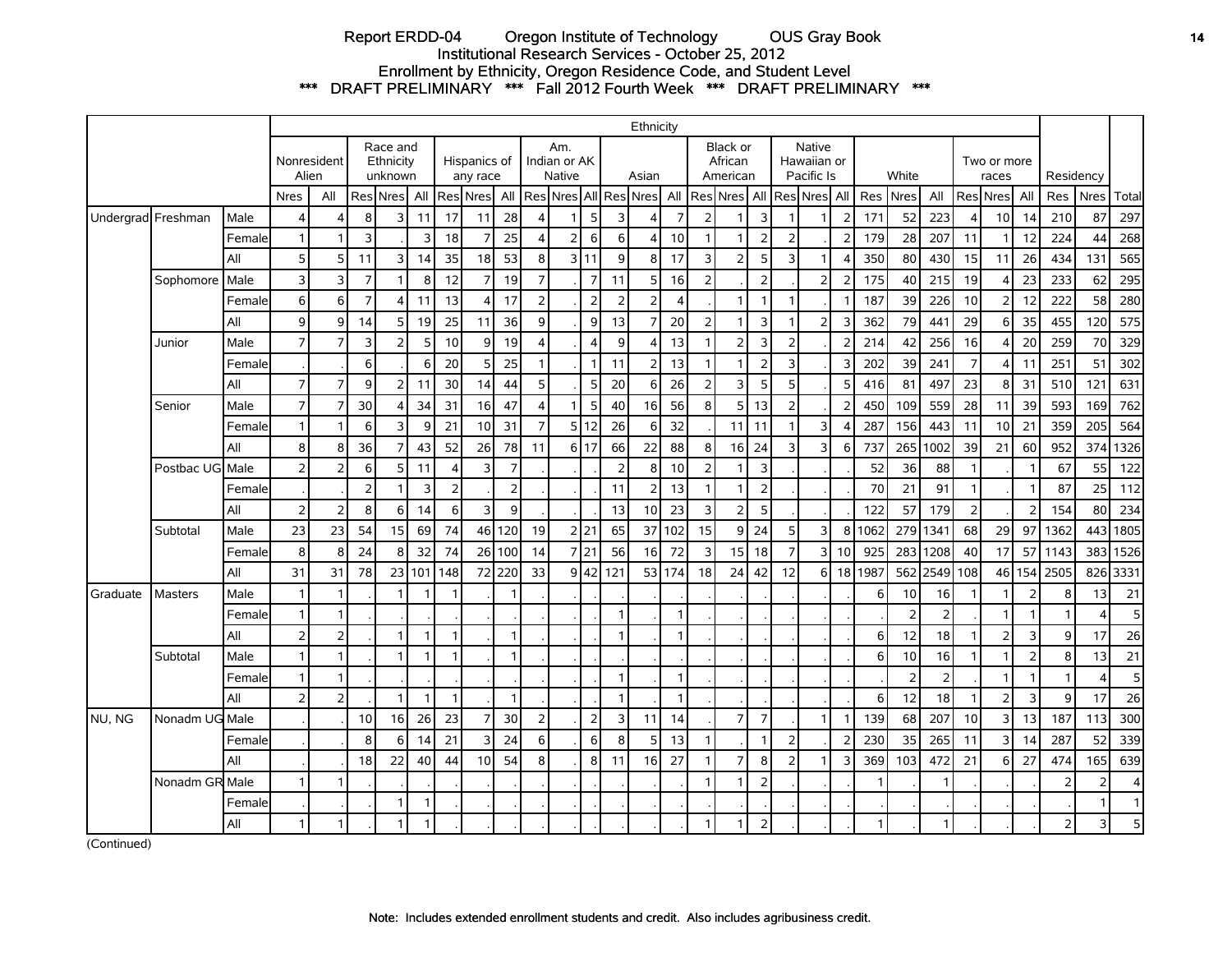# Report ERDD-04 Oregon Institute of Technology OUS Gray Book **15** Institutional Research Services - October 25, 2012 Enrollment by Ethnicity, Oregon Residence Code, and Student Level \*\*\* DRAFT PRELIMINARY \*\*\* Fall 2012 Fourth Week \*\*\* DRAFT PRELIMINARY \*\*\*

|                      |          |               |                 |     |                 |                                                                                                    |           |                          |     |                               |      |  |        |         | Ethnicity                       |                 |                                     |      |         |    |    |  |                      |      |               |           |                 |    |             |                               |          |
|----------------------|----------|---------------|-----------------|-----|-----------------|----------------------------------------------------------------------------------------------------|-----------|--------------------------|-----|-------------------------------|------|--|--------|---------|---------------------------------|-----------------|-------------------------------------|------|---------|----|----|--|----------------------|------|---------------|-----------|-----------------|----|-------------|-------------------------------|----------|
| Nonresident<br>Alien |          |               |                 |     |                 | Race and<br>Ethnicity<br>unknown                                                                   |           | Hispanics of<br>any race |     | Am.<br>Indian or AK<br>Native |      |  | Asian  |         | Black or<br>African<br>American |                 | Native<br>Hawaiian or<br>Pacific Is |      | White   |    |    |  | Two or more<br>races |      |               | Residency |                 |    |             |                               |          |
|                      |          |               | Nres            | All |                 | Res Nres  All  Res Nres  All  Res Nres All Res Nres  All  Res Nres  All  Res Nres  All   Res  Nres |           |                          |     |                               |      |  |        |         |                                 |                 |                                     |      |         |    |    |  |                      |      |               |           | All ResNres All |    |             | Res   Nres   Total            |          |
| NU, NG               | Subtotal | Male          |                 |     | 10 <sup>1</sup> | 16 I                                                                                               | <b>26</b> | 23                       |     | 30 I                          |      |  |        |         | 11                              | 14 <sup>1</sup> |                                     | 81   |         |    |    |  | 140                  | 68 I | 208           | 10I       |                 | 13 | 189 I       | 115                           | 304      |
|                      |          | <b>Female</b> |                 |     | 81              |                                                                                                    | 15 I      | 21                       | ا ک | 24                            | 6 I  |  | 61     |         | 5                               | 13 I            |                                     |      |         |    |    |  | 230                  | 35 I | 265           | 11        |                 | 14 | 287         | 53                            | 340      |
|                      |          | l All         |                 |     | 18 I            | 23 I                                                                                               | 41        | 44                       | 101 | 54                            | 81   |  | 81     |         | 16                              | 27 <sup>1</sup> |                                     | -8 I | 10 I    |    |    |  | 370                  | 103I | 473 l         | 21        | 61              | 27 | 476         | 168                           | 644 l    |
| All Students         |          | Male          | 25              | 25  | 64 I            | 32 <sub>l</sub>                                                                                    | 96        | 98                       |     | 53 151                        | 21   |  | 2   23 | 68      |                                 | 48 116          | 16 I                                | 17   | 33      |    | 4  |  | 9 1208               |      | 357 1565      | 79        |                 |    | 33 112 1559 |                               | 571 2130 |
|                      |          | Female        |                 | Q   | 32 <sub>l</sub> | 151                                                                                                | 47        | 95                       |     | 29 124                        | 20 l |  | 7 27   | 65      | 21                              | 86 I            |                                     | 15 I | 19 I    |    | 31 |  | 1211155              |      | 32011475      | 51        | 21 I            |    | 72 1431     |                               | 440 1871 |
|                      |          | Total         | 34 <sub>l</sub> | 34  | 96 I            |                                                                                                    |           | 47   143   193           |     | 82 275                        | 41   |  |        | 950 133 |                                 | 69 202          | <b>20</b>                           |      | $32$ 52 | 14 |    |  | 21 2363              |      | 6771304011301 |           |                 |    |             | 54   184   2990   1011   4001 |          |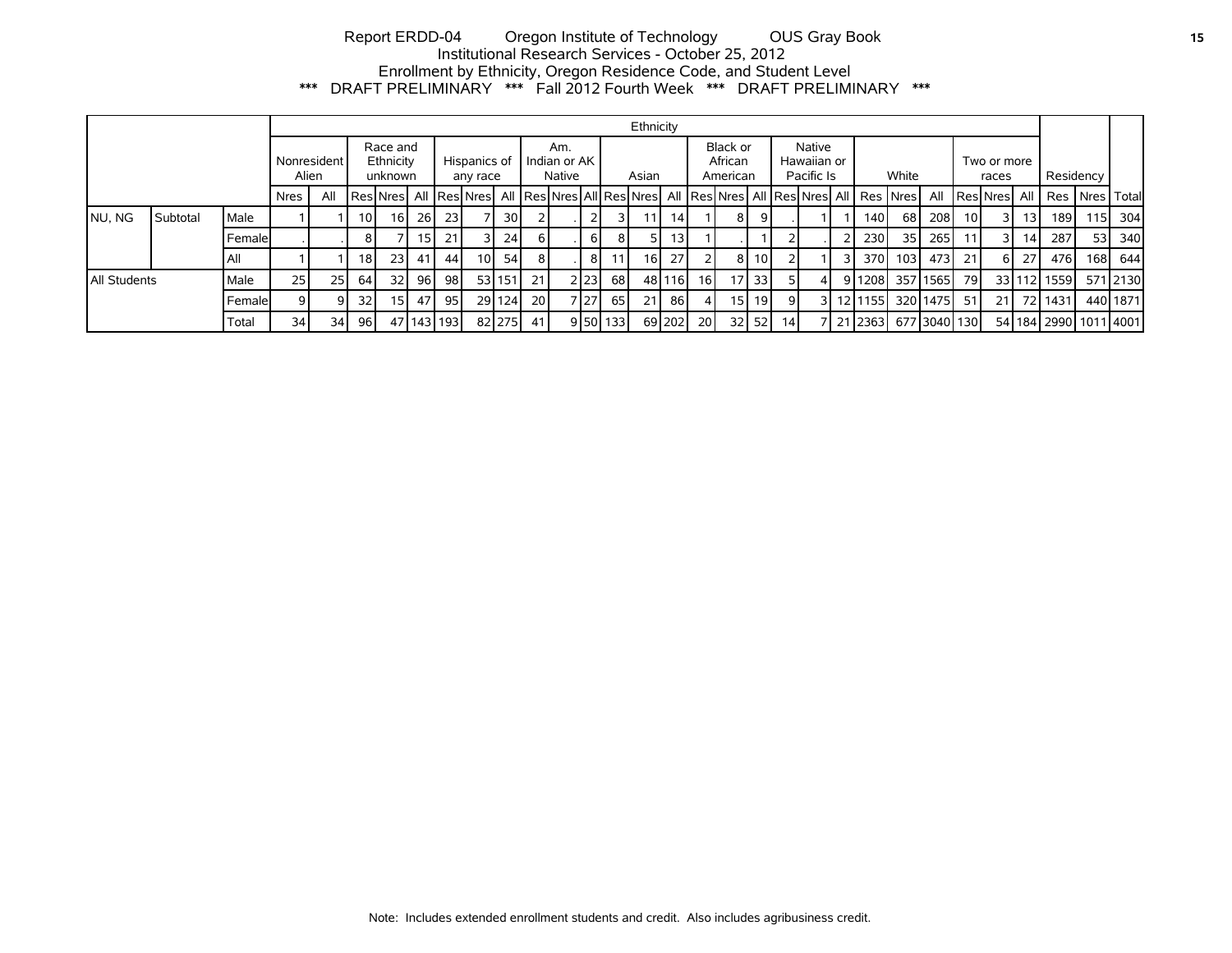# Report ERLD-01 Oregon Institute of Technology OUS Gray Book **16** Institutional Research Services - October 25, 2012 Load Distribution by Student Classification and Fee Category \*\*\* DRAFT PRELIMINARY \*\*\* Fall 2012 Fourth Week \*\*\* DRAFT PRELIMINARY \*\*\*

|                        | Classification by Level and Fee Category |                                                       |                |                |                |              |                |                |                         |                |                |                |                                                     |                |
|------------------------|------------------------------------------|-------------------------------------------------------|----------------|----------------|----------------|--------------|----------------|----------------|-------------------------|----------------|----------------|----------------|-----------------------------------------------------|----------------|
|                        |                                          | UG Res UG Nonres Foreign GR Res GR Nonres Foreign GTA | UG             |                |                | <b>GR</b>    |                | Res            | Postbac Postbac Postbac |                |                |                | Nonres   Foreign   Staff UG   PT Fee UG   PT Fee GR | Total          |
| Carrying Load          |                                          |                                                       |                |                |                |              |                |                |                         |                |                |                |                                                     |                |
| 0                      | 66                                       |                                                       |                | 3              |                |              |                | 9              |                         |                |                | 29             | 1                                                   | 108            |
|                        | 40                                       |                                                       |                | 1              |                |              |                | $\mathbf{1}$   |                         |                | 4              | 2              |                                                     | 48             |
| $\overline{2}$         | 33                                       |                                                       |                |                |                |              |                |                |                         |                |                | 10             |                                                     | 43             |
| 3                      | 289                                      |                                                       |                | 1              |                |              |                | 9              |                         |                | 6              | 152            | $\mathbf{1}$                                        | 458            |
| 4                      | 101                                      |                                                       |                |                |                |              |                | 6              |                         |                | 4              | 89             | $\overline{2}$                                      | 202            |
| 5                      | 9                                        |                                                       |                |                |                |              |                | 1              |                         |                |                | 9              |                                                     | $20\,$         |
| 6                      | 148                                      |                                                       |                | $\mathbf{1}$   |                |              | 1              | 8              |                         |                |                | 77             | $\overline{4}$                                      | 240            |
| $\overline{7}$         | 91                                       | 5                                                     |                |                |                |              |                | 8              |                         |                | フ              | 49             | 1                                                   | 159            |
| 8                      | 58                                       | 6                                                     |                |                |                |              |                | 9              | 3                       |                |                | 17             |                                                     | 94             |
| 9                      | 59                                       | 2                                                     |                | 1              | $\overline{2}$ |              | 5              | 5              |                         |                |                | 23             | 1                                                   | 100            |
| $10$                   | 99                                       | $\overline{7}$                                        |                |                | 1              | 1            | $\overline{2}$ | 9              |                         |                | っ              | 10             |                                                     | 132            |
| 11                     | 64                                       | $\overline{7}$                                        | $\mathbf 2$    |                |                |              |                | 6              | 3                       |                |                | 8              |                                                     | 90             |
| 12                     | 361                                      | 46                                                    | 3              |                |                |              |                | 11             |                         |                | 7              | 7              |                                                     | 437            |
| 13                     | 380                                      | 50                                                    | $\overline{3}$ |                |                |              |                | $\overline{7}$ | 1                       | 1              | 6              | $\overline{2}$ |                                                     | 450            |
| $14$                   | 343                                      | 53                                                    | $\overline{7}$ |                |                |              |                | $\overline{7}$ | 2                       |                | 6              | 4              |                                                     | 422            |
| 15                     | 329                                      | 66                                                    | 5 <sup>1</sup> |                |                |              |                | 13             | 5                       |                | 4              | $\overline{2}$ |                                                     | 424            |
| 16                     | 167                                      | 40                                                    | $\overline{2}$ |                |                |              |                | 18             | 2                       |                |                |                |                                                     | 230            |
| 17                     | 122                                      | 34                                                    | 1              |                |                |              |                | $\mathbf{1}$   |                         |                |                |                |                                                     | 158            |
| $18$                   | 79                                       | 15                                                    | 3              |                |                |              |                | 24             | 8                       | 1              | $\overline{2}$ |                |                                                     | 133            |
| 19                     | 26                                       | 10                                                    |                |                |                |              |                |                |                         |                |                |                |                                                     | 36             |
| 20                     | 8                                        | 4                                                     |                |                |                |              |                |                |                         |                |                |                |                                                     | 12             |
| 21                     | 3                                        |                                                       |                |                |                |              |                |                |                         |                |                |                |                                                     | 3              |
| 23                     |                                          |                                                       |                |                |                |              |                |                |                         |                |                |                |                                                     | $\mathbf{1}$   |
| 24                     |                                          |                                                       |                |                |                |              |                |                |                         |                |                |                |                                                     | 1 <sup>1</sup> |
| <b>Total Headcount</b> | 2876                                     | 346                                                   | 27             | $\overline{7}$ | 4              | $\mathbf{1}$ | 9              | 152            | 28                      | $\overline{2}$ | 48             | 491            | 10                                                  | 4001           |
| GR (500+)<br>Hours     | 24                                       | $\mathbf 0$                                           | $\mathbf 0$    | 19             | 40             | $10$         | 78             | 18             | 0                       | $\overline{0}$ | 3              | $\Omega$       | 40                                                  | 232            |
| UG (000-499) Hours     | 31530                                    | 4963                                                  | 380            | $\pmb{0}$      | $\mathbf 0$    | $\pmb{0}$    | $\overline{0}$ | 1669           | 387                     | 31             | 455            | 2429           |                                                     | 11 41855       |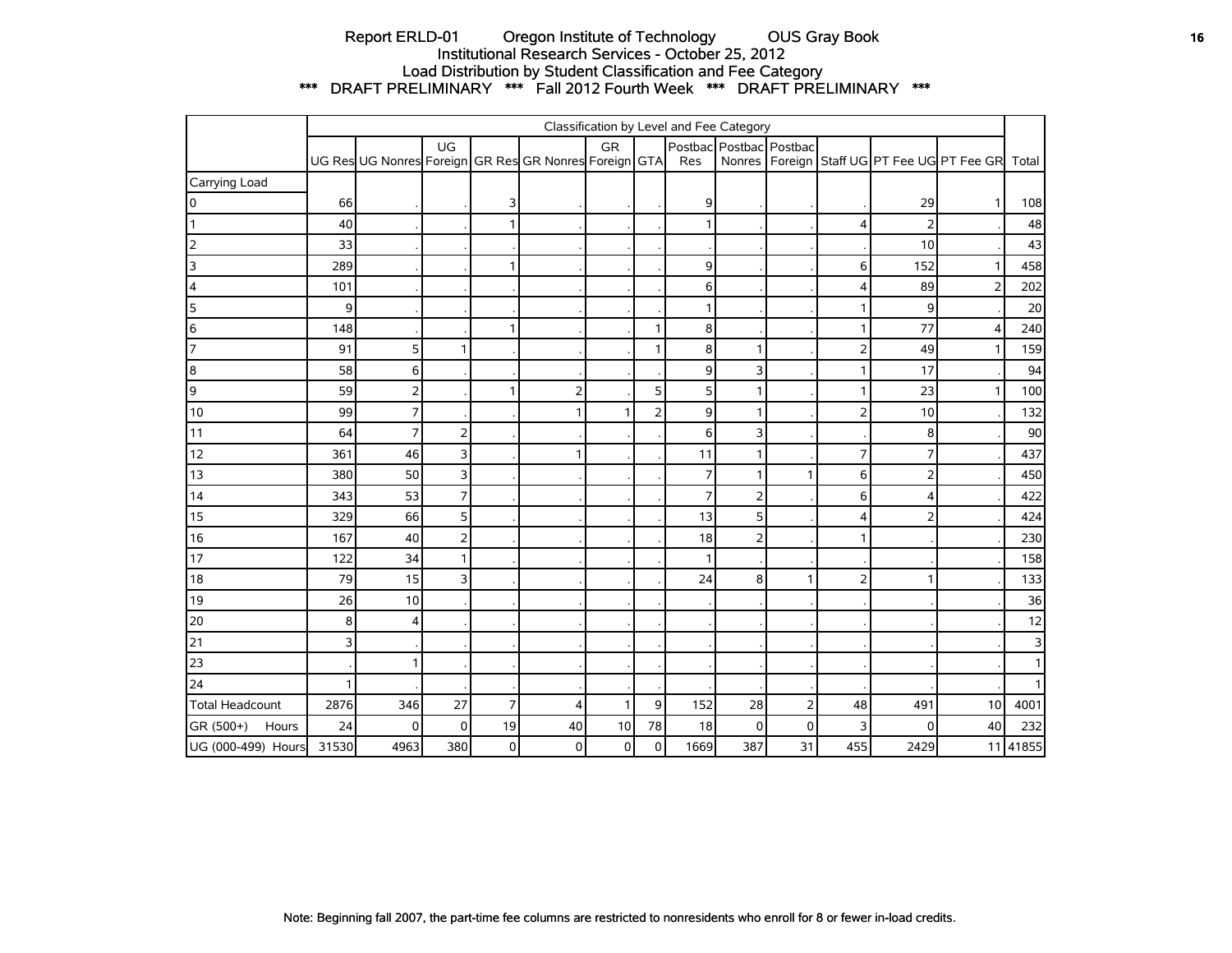## Report HCCR-01 Oregon Institute of Technology OUS Gray Book **17** 17 Institutional Research Services - October 25, 2012 Term Headcount by Student Level and Fee Policy (Breaks Out Professional Categories) \*\*\* DRAFT PRELIMINARY \*\*\* Fall 2012 Fourth Week \*\*\* DRAFT PRELIMINARY \*\*\*

|                        |                   | Other Feel<br>Policies | Nonresidents | Residents | PT Fee Policy, PT Fee Policy,<br>Nonresidents | <b>Grand Total</b> |
|------------------------|-------------------|------------------------|--------------|-----------|-----------------------------------------------|--------------------|
| Undergraduate Freshman |                   | 419                    | 99           | 35        | 12                                            | 565                |
|                        | Sophomore         | 406                    | 79           | 66        | 24                                            | 575                |
|                        | Junior            | 454                    | 59           | 81        | 37                                            | 631                |
|                        | Senior            | 752                    | 132          | 235       | 207                                           | 1326               |
|                        | Postbac UG        | 117                    | 30           | 39        | 48                                            | 234                |
|                        | Nonadm UG         | 69                     | 2            | 405       | 163                                           | 639                |
|                        | Subtotal          | 2217                   | 401          | 861       | 491                                           | 3970               |
| l Graduate             | Masters/NG/Oth Gr | 10 <sup>1</sup>        | 5            | 6         | 10                                            | 31                 |
|                        | Subtotal          | 10 <sup>1</sup>        | 5            | 6         | 10                                            | 31                 |
| All Students           |                   | 2227                   | 406          | 867       | 501                                           | 4001               |